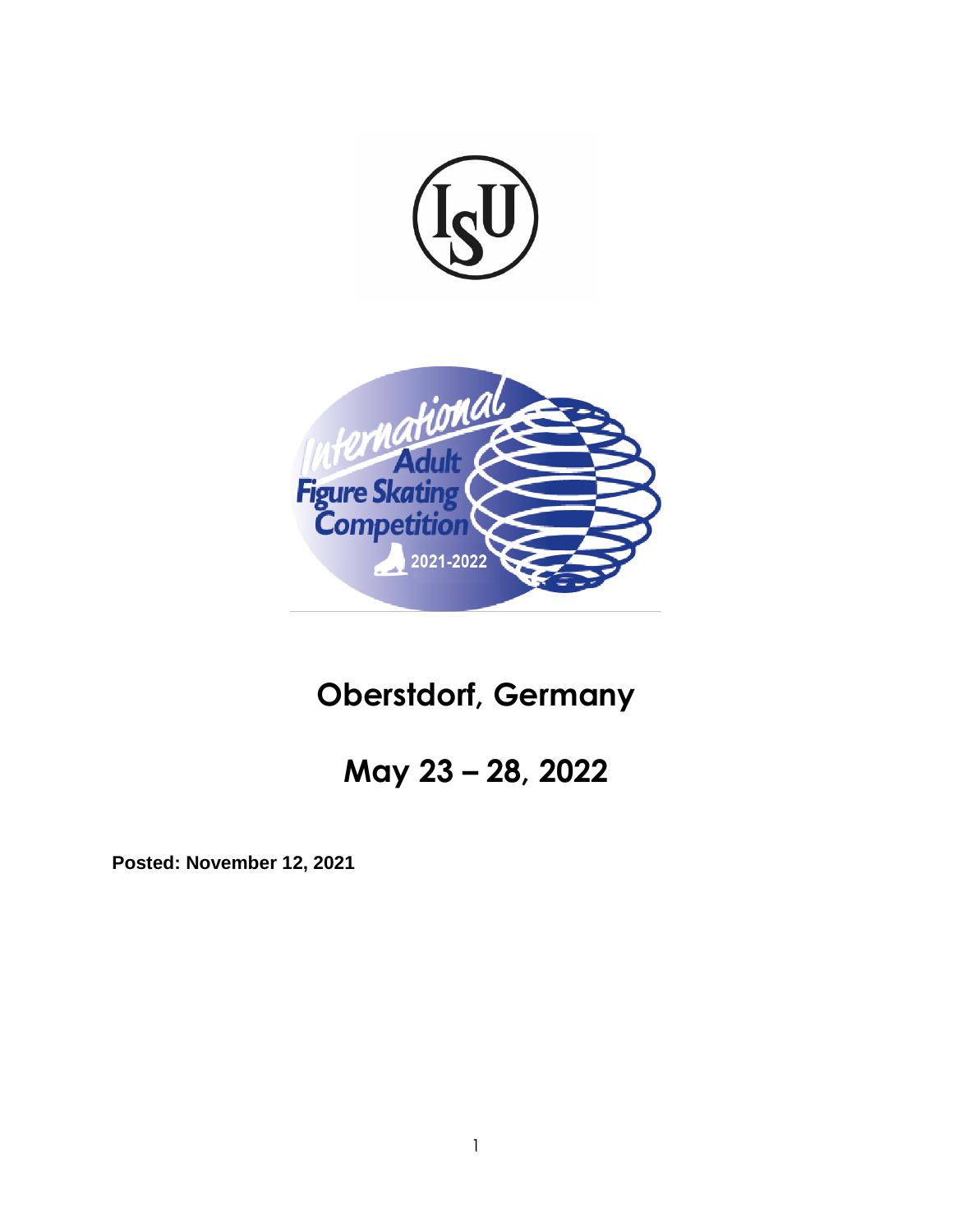# **International Adult Figure Skating Competitions For Men, Women, Pairs, Ice Dance and Synchronized Skating**

# **Competitions under the Authorization and Support of the INTERNATIONAL SKATING UNION**



**This Announcement applies to the ISU supported International Adult Figure Skating Competitions in Ottawa, Canada, February 15 – 19, 2022 and in Oberstdorf, Germany, May 23 – 28, 2022. It is also presented to ISU Members as a non-binding ISU recommendation for other International Adult Figure Skating Competitions organized by ISU Members.**

**Please note:** The Organizing Committee (OC) reserves the right to cancel on short notice this ISU supported International Adult Figure Skating Competition in Oberstdorf, Germany, due to the Coronavirus (COVID19) situation, the decisions of the national and/or local Health Authorities, and various international travel/quarantine restrictions. In this case, the OC will refund the entry and seminar fees with 90%.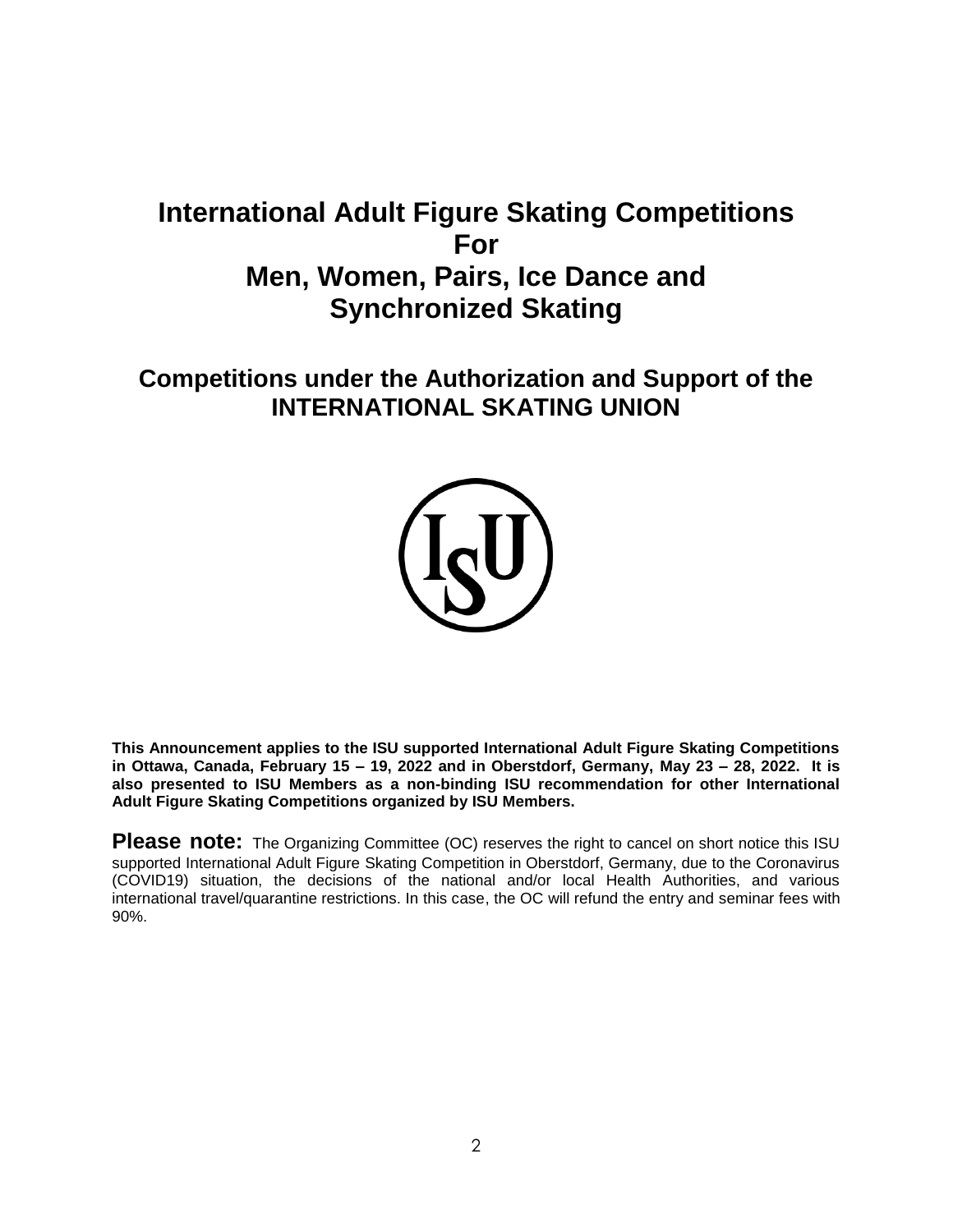# *1. General*

There are two ISU Adult Figure Skating Competitions for the 2021 - 2022 Season – one in Ottawa, Canada, February 15 - 19, 2022 and one in Oberstdorf, Germany, May 23 – 28, 2022.

The International Adult Figure Skating Competitions for the 2021-2022 Season will be conducted in accordance with the ISU Constitution and General Regulations 2018, the ISU Special Regulations & Technical Rules Single & Pairs Skating and Ice Dance 2021, the Special Regulations & Technical Rules Synchronized Skating 2021, all pertinent ISU Communications, and this Announcement.

#### **If there is a conflict between pertinent ISU Regulations or Communications and provisions set forth in this Announcement, the provisions set forth in this Announcement shall prevail, provided there are no special comments made for Adult Skating Competitions within such ISU Communications.**

The International Adult Figure Skating Competitions are considered to be "International Masters/Adult Competitions" as per Rule 107(12) of the ISU General Regulations. Participation in this International Adult Figure Skating Competition is open to all skaters who belong to an ISU Member, and qualify with regard to eligibility, according to Rule 102, provided their ages fall within the limits specified in this Announcement and they meet the participation requirements.

A competitor must be an individual member of an ISU Member, or a member of a club that is itself a member of an ISU Member. Competitors do not require any clearance certificate or any other permission from their ISU Member for entering the competition. Competitors must enter themselves. A competitor may enter as a member of only one ISU Member. In the case of Pair Skating and Ice Dance, both competitors in a team must enter as members of the same ISU Member.

The International Adult Figure Skating Competitions for the 2021-2022 Season will include the following categories:

- Women and Men Free Skating
- Women and Men Artistic Free Skating
- Pair Free Skating
- Pair Artistic Free Skating
- Ice Dance Pattern Dance
- Ice Dance Rhythm Dance
- Ice Dance Free Dance
- Synchronized Skating

# *2. Entries*

Participation in the Free Skating, Pair Free Skating, Artistic Free Skating and Ice Dance disciplines at the International Adult Figure Skating Competitions is open only to competitors who have reached at least the age of twenty-eight (28) before 1st July 2021.

Age categories for Women and Men Free Skating events:

| Class I   | skaters born between      | 1 <sup>st</sup> July 1983 and 30 <sup>th</sup> June 1993 |
|-----------|---------------------------|----------------------------------------------------------|
| Class II  | skaters born between      | 1st July 1973 and 30th June 1983                         |
| Class III | skaters born between      | 1st July 1963 and 30th June 1973                         |
| Class IV  | skaters born between      | 1 <sup>st</sup> July 1953 and 30 <sup>th</sup> June 1963 |
| Class V   | skaters born on or before | 30 <sup>th</sup> June 1953                               |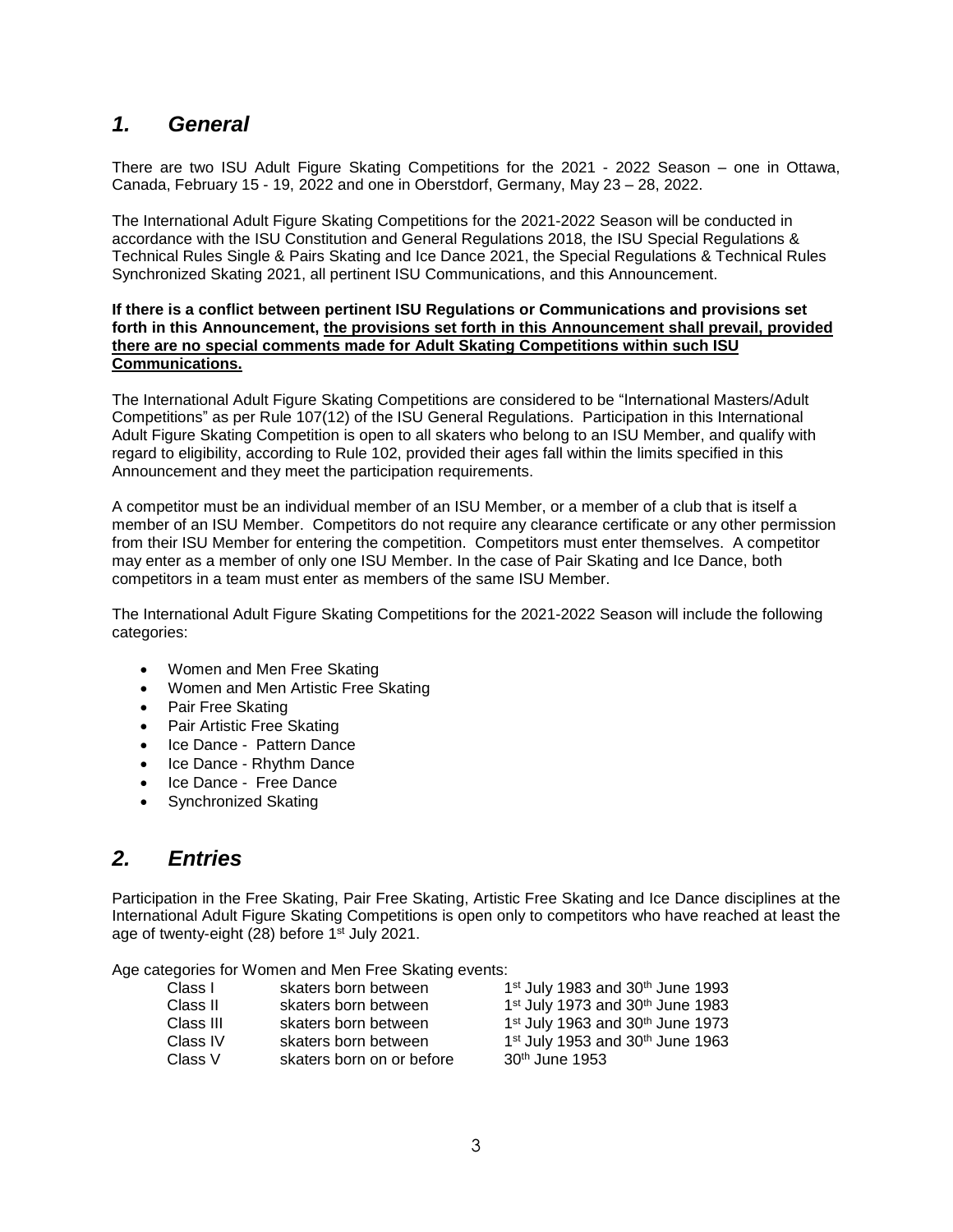A competitor may skate with only one partner in each discipline (i.e. one partner only for all Ice Dance events and one partner only for all Pair Skating events).

For Synchronized Skating, at least three quarters (75%) of team members (not including reserves) must have reached at least the age of twenty-eight (28) before 1st July 2021. A maximum of one quarter (25%) of the members of a team must have reached at least the age of twenty-five (25) before  $1<sup>st</sup>$  July 2021.

A team may include up to one-quarter (25%) team members who are citizens of the country of another ISU Member, on the condition that permission is obtained from the ISU Member of the country of which the team member is a citizen. Such team members may compete under only one ISU Member in the same year.

A skater competing after 1<sup>st</sup> July 2021 in an ISU Championship, International Competition or National Championship of a Member Federation (other than an Adult International Competition or Adult National Championships) or a competition from which a competitor qualifies for the National Championship of a Member Federation (other than an Adult National Championship) MAY NOT participate in this competition.

A skater competing prior to 1<sup>st</sup> July 2021 in an ISU Championship or National Championship of a Member Federation or a competition from which a competitor qualifies for the National Championship of a Member Federation MAY participate in this competition.

A skater meeting the age requirements of this competition, who competes in adult-only events (Single Free Skating, Pairs Free Skating, Ice Dance or Synchronized Skating) at a National Championships or competition from which a competitor qualifies for the National Championships of a Member Federation MAY compete in this competition.

All other members of an ISU Member Federation who meet the age requirements may participate.

**Entry forms and payment are to be submitted directly by the skaters. Entries must be made online. The online entry system will be available from from February 23, 2022.**

**The closing date for entries is:** 

# *March 28, 2022*

### **Entry Form for Singles/Dance/Pairs:**

#### <https://oberstdorf2022.wufoo.com/forms/entry-form-2022/>

After completing the entry form, the following supporting documents are to be submitted by email to Felix Mayer [\(fm@oberstdorf-sport.de\)](mailto:fm@oberstdorf-sport.de):

- Copy of the photo page of the participant's passport or government issued photo identification
- Copy of the participant's membership card or license, or approval of the Member Federation as proof of current membership of an ISU Member Federation.
- Planned Program Content Form
- Music Form
- Declaration Form
- Details of bank transfer (if applicable)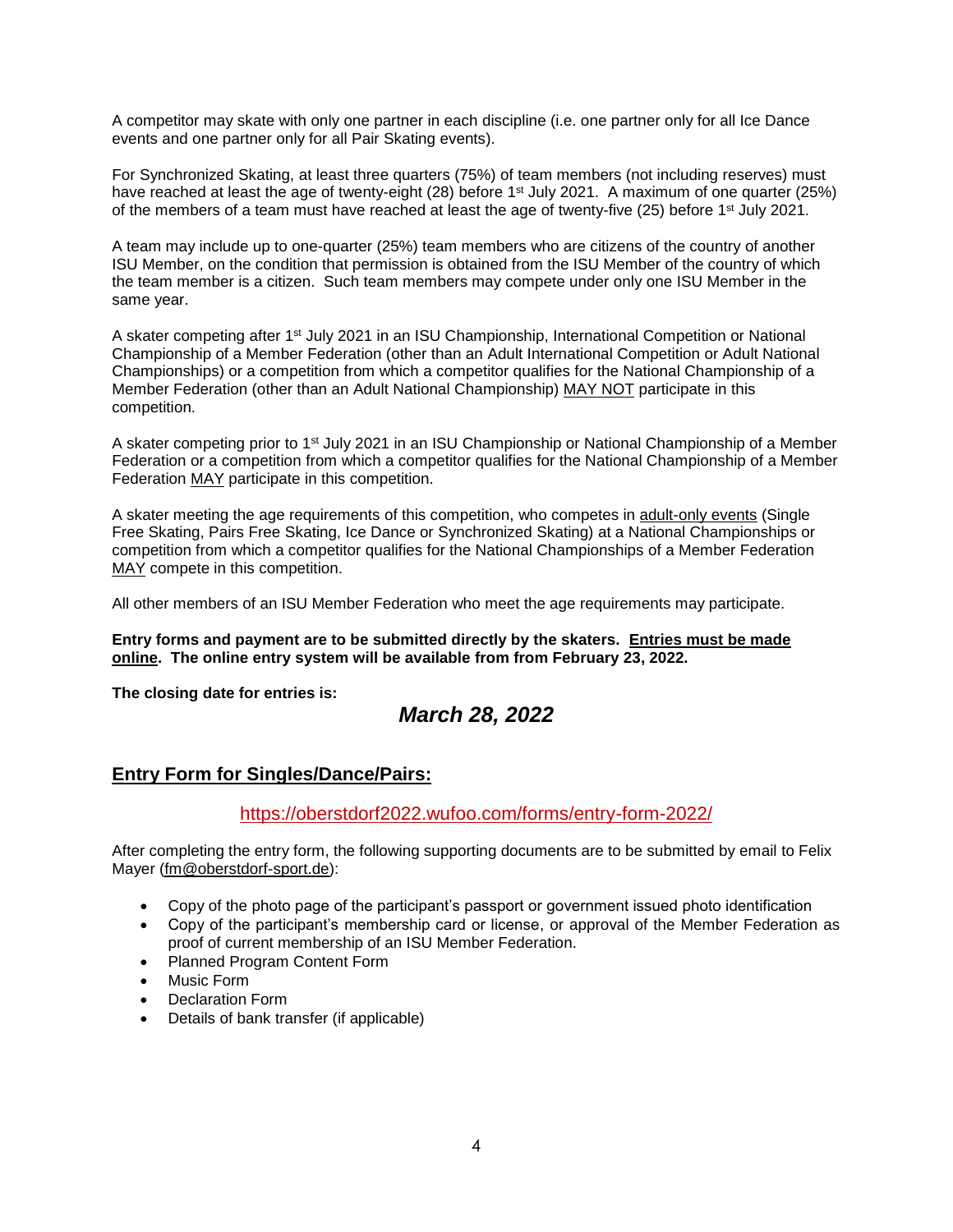## **Entry Form for Synchro:**

### <https://oberstdorf2022.wufoo.com/forms/entry-form-synchro-2022/>

After completing the entry form, the following supporting documents are to be submitted by email to Felix Mayer [\(fm@oberstdorf-sport.de\)](mailto:fm@oberstdorf-sport.de):

- Planned Program Content Form
- Music Form
- Declaration Form
- Details of bank transfer (if applicable)

The Team Manager is required to verify and declare that all Team Members meet the requirements for age and membership of an ISU member federation as set out in this announcement. All Team Members are required to bring to the competition a copy of their passport or other government issued photo identification and proof of current membership of an ISU Member Federation.

#### **Please do not send any forms directly to the ISU or the DEU.**

The entry fees are as follows:

| <b>First Single event</b>  | € 100.00 per person |
|----------------------------|---------------------|
| <b>Second Single event</b> | € 75.00 per person  |
| <b>First Pair event</b>    | € 80.00 per person  |
| <b>Second Pair event</b>   | € 65.00 per person  |
| <b>First Dance event</b>   | € 80.00 per person  |
| <b>Second Dance event</b>  | € 70.00 per person  |
| <b>Third Dance event</b>   | € 55.00 per person  |
| <b>Synchronized Team</b>   | € 550.00 per team   |

Please note that the fees for a "First event" apply separately to each category (single/pair/dance). For example, a Competitor entering two single events and two dance events must pay the entry fees for First and Second single events and First and Second dance events.

The entry fee will not be refunded in case of withdrawals for any reason.

All Competitors will be issued with a Paypal invoice after the close of entries. Payment must then be made by **bank transfer** or **credit/debit card**.

Sportstätten Oberstdorf Bank account: Raiffeisenbank Oberstdorf Banking code: 733 699 20 Account number: 0118 753 Reference: Adult 2022

IBAN: DE86733699200000118753 SWIFT: GENODEF1SFO

Credit/debit card payment must be made using the payment link in the Paypal invoice.

The local organising committee reserves the right to refuse entries without reason given.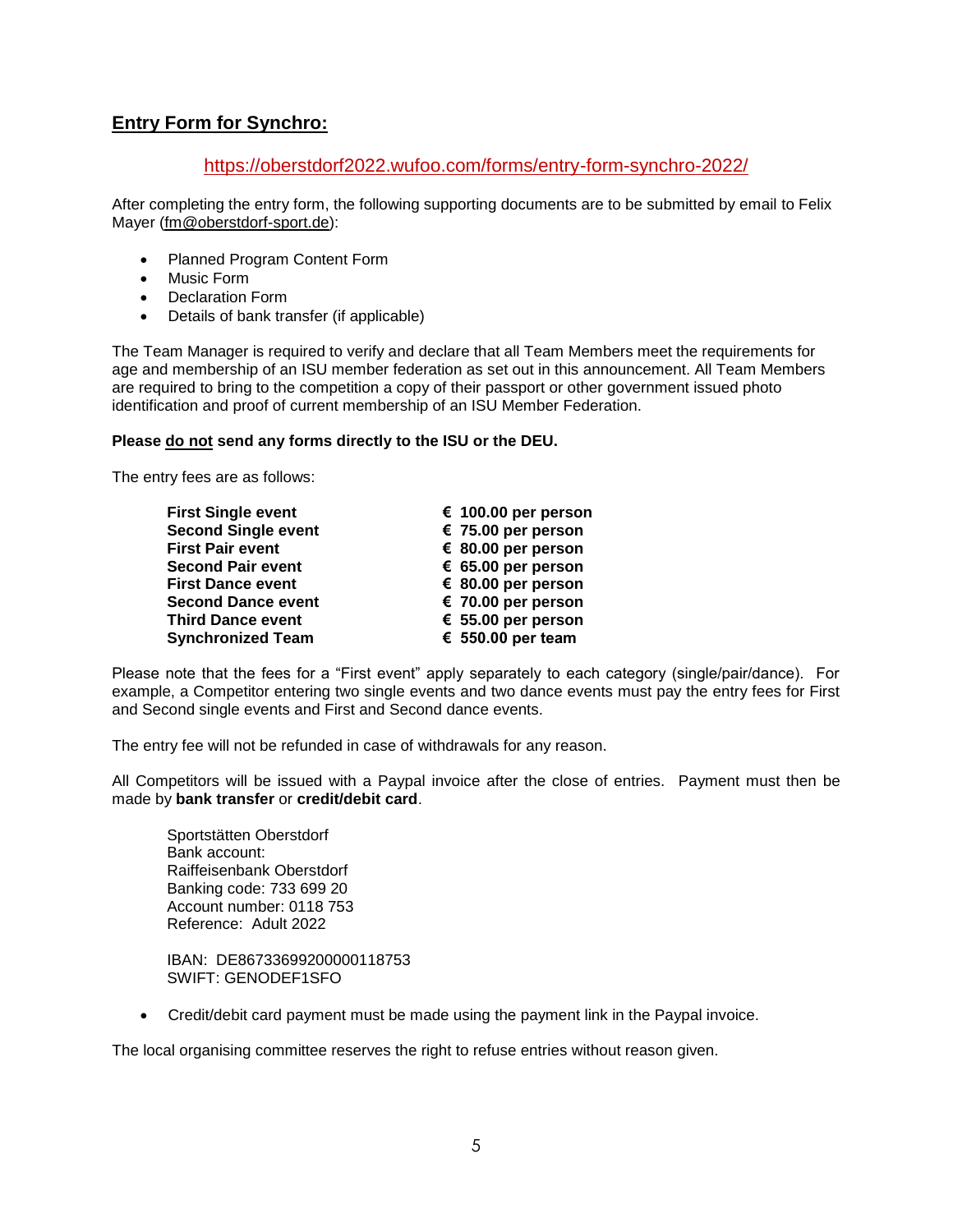#### **IMPORTANT NOTES:**

In the event the competition is oversubscribed, the Local Organizing Committee reserves the right to stop accepting further entries even before the closing date for entries. Entry forms will be accepted on a first come, first served basis.

In view of the Coronavirus regulations in Germany, Participants arriving from a foreign country may be required to complete a digital registration prior to travel [\(https://einreiseanmeldung.de\)](https://www.einreiseanmeldung.de/)

#### **GENERAL INFORMATION FOR ALL COMPETITORS**

- It is expected that competitors will enter at a level appropriate to their current skating ability.
- Entries may be reviewed prior to announcement of the schedule to ensure the integrity of the competition.
- Competitors are not obliged to enter the same level as in previous years.
- The Masters Elite category is intended for those skaters who competed previously at the junior or senior level in national or international competition, but is not mandatory for such skaters.
- Skaters may compete at only one level within each segment.
- Any program violating the time limit set out in this Announcement will receive a deduction of 1.0 for every 5 seconds or part thereof lacking or in excess of the permitted time.
- Skaters have 30 seconds from the time their name is called to take their starting position.
- Please ensure a planned program sheet is submitted for all programs except for the artistic and pattern dance categories.
- Based on ISU Rule 501(1), competitors should note the following regarding appropriate clothing. Clothing and any make-up of the competitors must be modest, dignified and appropriate for athletic competition – not garish or theatrical in design. Clothing may, however, reflect the character of the music chosen. The clothing must not give the effect of excessive nudity inappropriate for the discipline. Men must wear full-length trousers. In addition, in Ice Dance, Women must wear a skirt. Accessories and props are not permitted. Clothing that does not adhere to these guidelines will be penalized by a deduction. The deduction for inappropriate clothing, make-up, props and accessories (1.0) will be determined by a majority of the judges and the referee.
- Medals (or trophies) will be awarded on ice to the top three skaters in each category. It is kindly requested that the top three competitors in these categories wear their competition clothing for the victory ceremonies, which will be held at the end of each day's competition.

#### **ADDITIONAL INFORMATION FOR SINGLE SKATERS**

- Competitions in Women and Men Free Skating and Artistic Free Skating will be held at Bronze, Silver, Gold, Masters and Masters Elite levels.
- An entry in an artistic category may be at the same level or one level higher (not lower) than the entry in an event of any other category. For example, a skater may enter the Silver Free Skating event and then the Gold Artistic Free Skating event.
- Ice dancers or pair skaters who want to enter the artistic free skating category should enter at a level appropriate to their skating skills. For example, those competing at the Silver Pattern Dance level could enter the Silver or the Gold Artistic Free Skating event.
- When 25 or more skaters register for the same event, the competition will be divided into two groups according to the age of the skaters. In the event that there are an odd number of skaters, the skater of median age will compete with the younger group of skaters.
- When fewer than 3 skaters register for a singles Free Skating or Artistic Free Skating segment, age categories may be combined wherever possible to ensure competition.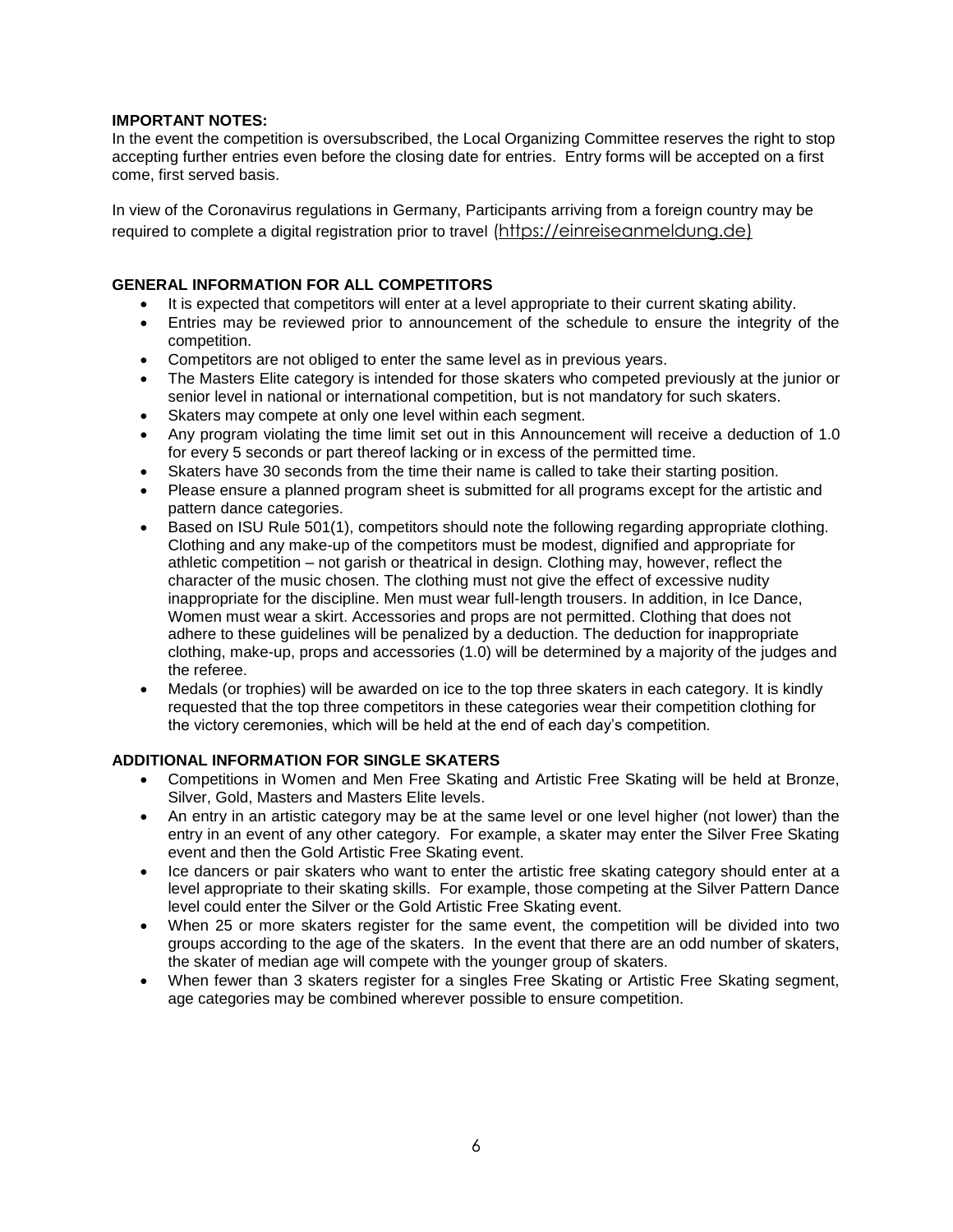### **ADDITIONAL INFORMATION FOR PAIR SKATERS**

- Competitions in Pair Free Skating and Pair Artistic Free Skating will be held at Adult, Intermediate, Masters and Masters Elite levels.
- Each pair team must consist of one man and one lady.
- An entry in Pair Artistic Free Skating may be at one level higher (not lower) than an entry in Pair Free Skating.
- Coaches and their students are welcome to compete in all events, however, this competition DOES NOT have a PRO-AM category.
- If a pair team is formed of skaters having different skill levels, it is expected that they will enter at the level of the more skilled skater. Further guidance in this respect can be obtained by contacting the ISU Adult Figure Skating Group (contact information at end of document).

#### **ADDITIONAL INFORMATION FOR ICE DANCERS**

- Competitions in Pattern Dance and Free Dance will be held at Bronze, Silver, Gold, Masters and Masters Elite levels.
- Competitions in Rhythm Dance will be held at Adult, Masters and Masters Elite levels.
- Each dance team must consist of one man and one lady. The man must skate the man's steps and the lady must skate the lady's steps.
- Each skater may compete with only one and the same partner in the Ice Dance competitions.
- Entries in the dance segments must be at the same level. (Eg: Bronze Pattern Dance, Bronze Free Dance; Silver Pattern Dance, Silver Free Dance, etc.)
- The Adult Rhythm Dance category is intended for Silver level ice dancers. Master's Rhythm Dance is intended for those Gold level dancers and Master's Elite is intended for former national and international competitors.
- Coaches and their students are welcome to compete in all events, however, this competition DOES NOT have a PRO-AM category.
- If a dance team is formed of skaters having different skill levels, it is expected that they will enter at the level of the more skilled skater. Further guidance in this respect can be obtained by contacting the ISU Adult Figure Skating Group (contact information at end of document).

#### **ADDITIONAL INFORMATION FOR SYNCHRONIZED SKATERS**

- Competitions in Synchronized Skating will be held at the **Adult and Masters Levels**.
- The **Adult category** is for teams whose programs are intended to meet a more basic level of skating and for skaters who have mainly started skating as adults.
- The **Masters category** is for teams formed of former higher level/competitive skaters in any discipline, and for higher-level national test skaters.
- Further guidance in this respect can be obtained by contacting the ISU Adult Figure Skating Group (contact information at end of document).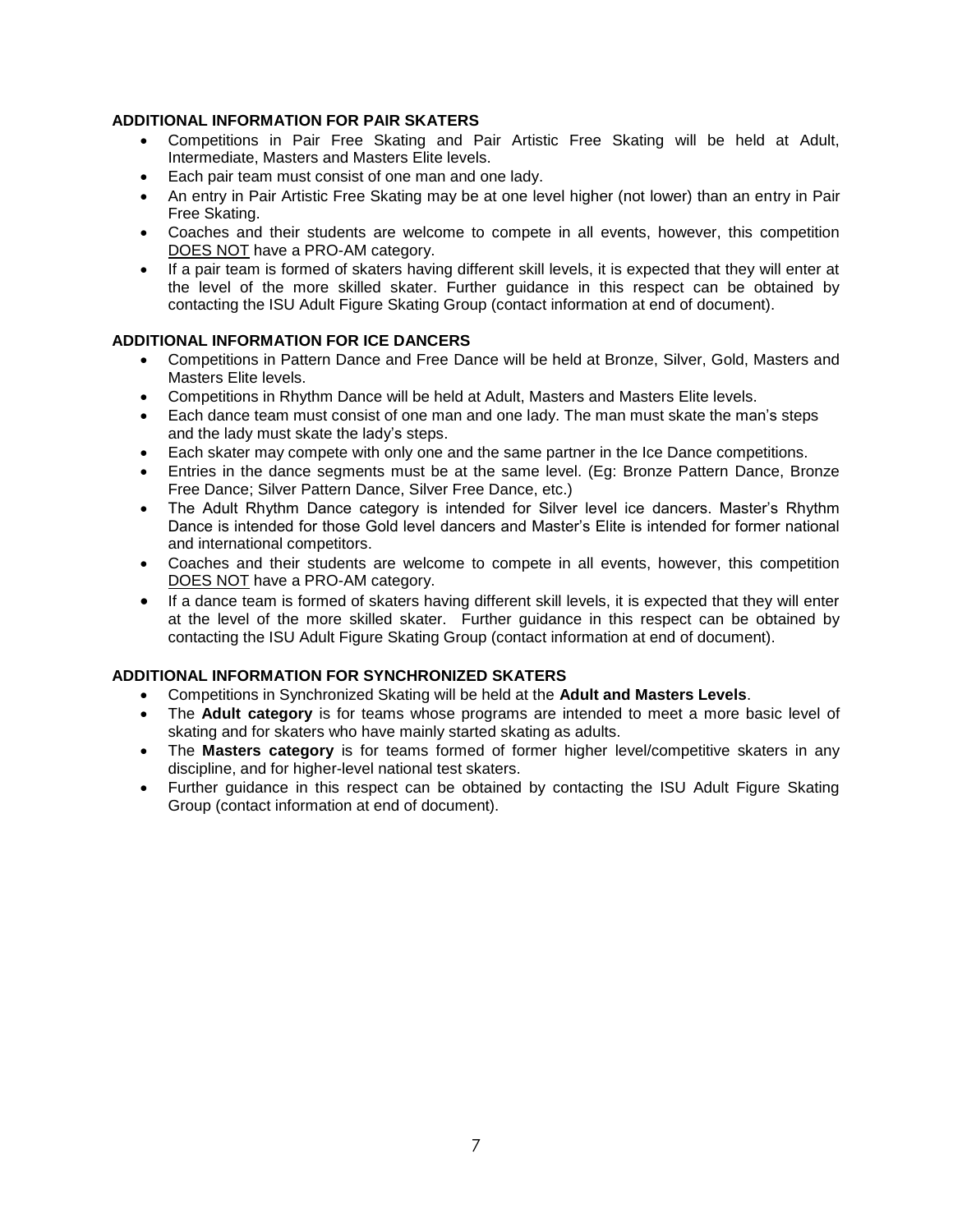# *3. Technical Requirements – Free Skating*

### **Free Skating Elite Masters**

Skaters entering this category will compete against other Elite Masters Free Skaters. The technical requirements are the same as those for the category "Masters Free Skating."

#### **Free Skating Masters**

A competitor in the Masters Free Skating event must perform a well-balanced program that may contain:

- **a.** A maximum of six (6) jump elements, one of which must be an Axel type jump. **Single, double and triple jumps are permitted**. There may be up to three (3) jump combinations or jump sequences in the free program.
	- One (1) jump combination may consist of up to three (3) listed jumps. Two (2) jump combinations may consist of two (2) listed jumps.
	- A jump sequence consists of two (2) listed jumps of any number of revolutions, beginning with any jump, immediately followed by an Axel type jump with a direct step from the landing curve of the first jump to the takeoff curve of the Axel jump.
	- Each listed jump may be performed a maximum of two (2) times.
	- Please note that the Euler (half-loop) is considered a listed jump only when used in combination in between two other listed jumps.
	- Non-listed jumps may be included in the program as part of connecting footwork.
- **b.** A maximum of three (3) spins of a different abbreviation, one (1) of which must be a spin combination with a change of foot and one (1) of which must be a flying spin or a spin with a flying entrance.
	- The spins must have a required minimum number of revolutions: five (5) for any spin with no change of foot, and eight (8) for any spin with a change of foot.
	- A spin that has no basic position with 2 revolutions will receive no level and no value, however a spin with less than three rotations in total is considered as a skating movement and not a spin.
	- Spin combinations must include a minimum of two (2) different basic positions with two (2) revolutions in each of these positions anywhere within the spin. To receive full value, a spin combination must include all three (3) basic positions.
	- All spins with change of foot must have at least 3 revolutions on each foot. If this requirement is not fulfilled, the spin will be marked with a V.
- **c.** A maximum of one (1) step sequence, fully utilizing the ice surface.
	- The program duration is 3 minutes  $+/- 10$  seconds.
	- The points for each Program Component are multiplied by a factor of 1.6.
	- The warm-up duration is six (6) minutes.
	- Each fall shall receive a deduction of 1.0.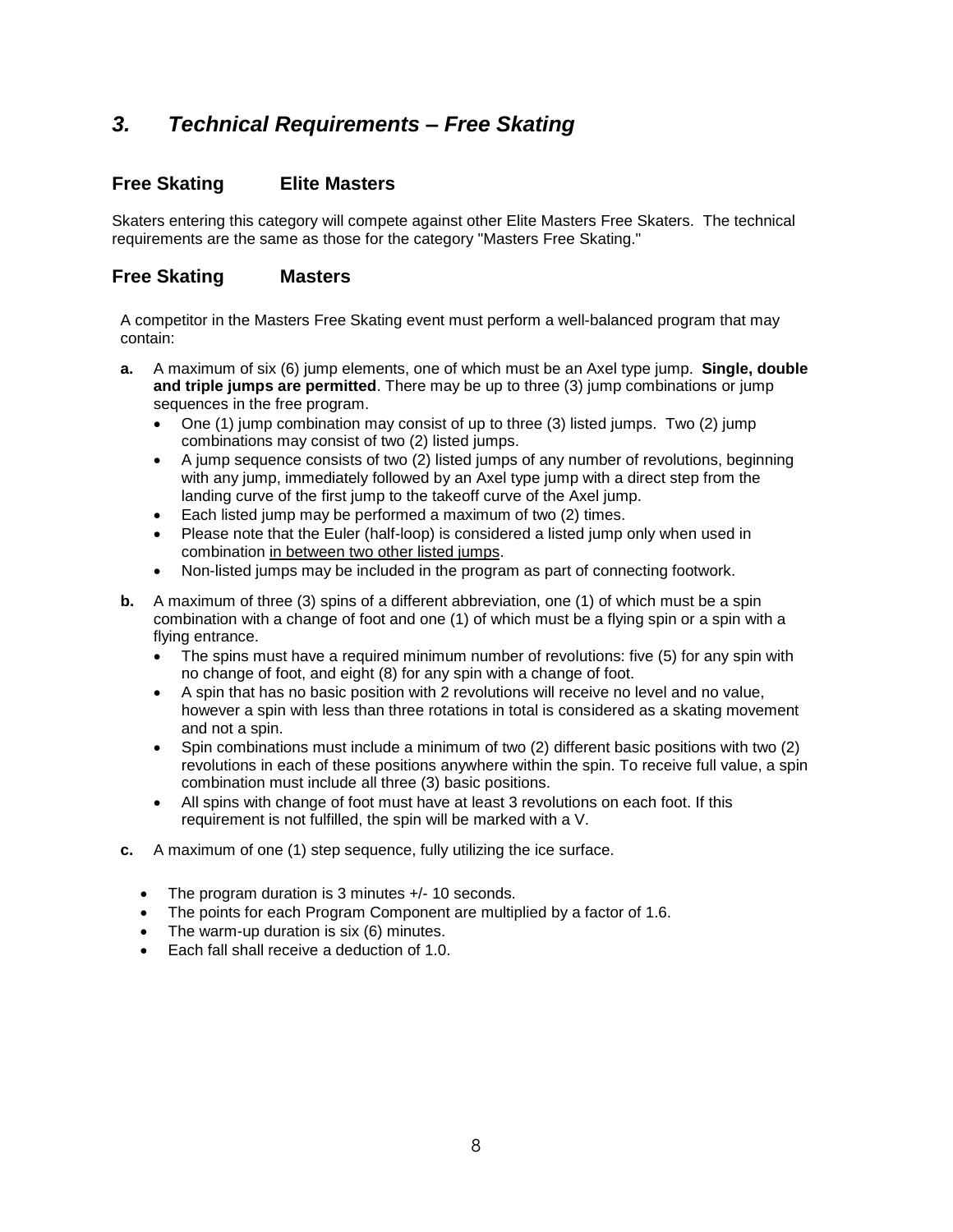# **Free Skating Gold**

A competitor in the Gold Free Skating event must perform a well-balanced program that may contain:

- **a.** A maximum of five (5) jump elements, consisting of single jumps (including the single Axel) or double jumps. **Double flip, double Lutz, double Axel and triple jumps are not permitted.** There may be up to three (3) jump combinations or jump sequences in the free program.
	- One (1) jump combination may consist of up to three (3) listed jumps. Two (2) jump combinations may consist of two (2) listed jumps.
	- A jump sequence consists of two (2) listed single or double jumps, beginning with any jump, immediately followed by an Axel type jump with a direct step from the landing curve of the first jump to the takeoff curve of the Axel jump. The jumps in **bold** above are **not** permitted.
	- Each listed jump may be performed a maximum of two (2) times.
	- Please note that the Euler (half-loop) is considered a listed jump only when used in combination in between two other listed jumps.
	- Non-listed jumps may be included in the program as part of connecting footwork.
- **b.** A maximum of three (3) spins of a different abbreviation, one (1) of which must be a spin combination with a change of foot and one (1) of which must be a flying spin or a spin with a flying entrance.
	- The spins must have a required minimum number of revolutions: four (4) for any spin with no change of foot, and eight (8) for any spin with a change of foot.
	- A spin that has no basic position with 2 revolutions will receive no value, however a spin with less than three rotations in total is considered as a skating movement and not a spin.
	- Spin combinations must include a minimum of two (2) different basic positions with two (2) revolutions in each of these positions anywhere within the spin. To receive full value, a spin combination must include all three (3) basic positions.
	- All spins with change of foot must have at least 3 revolutions on each foot. If this requirement is not fulfilled, the spin will be marked with a V.
- **c.** A maximum of one (1) step sequence, fully utilizing the ice surface.
	- The program duration is 2 minutes and 50 seconds +/- 10 seconds.
	- The points for each Program Component are multiplied by a factor of 1.6.
	- Only features up to and including Level 3 will be counted for the technical elements. Any additional features will not count for level requirements and will be ignored by the Technical Panel.
	- The warm-up duration is six (6) minutes.
	- Each fall shall receive a deduction of 1.0.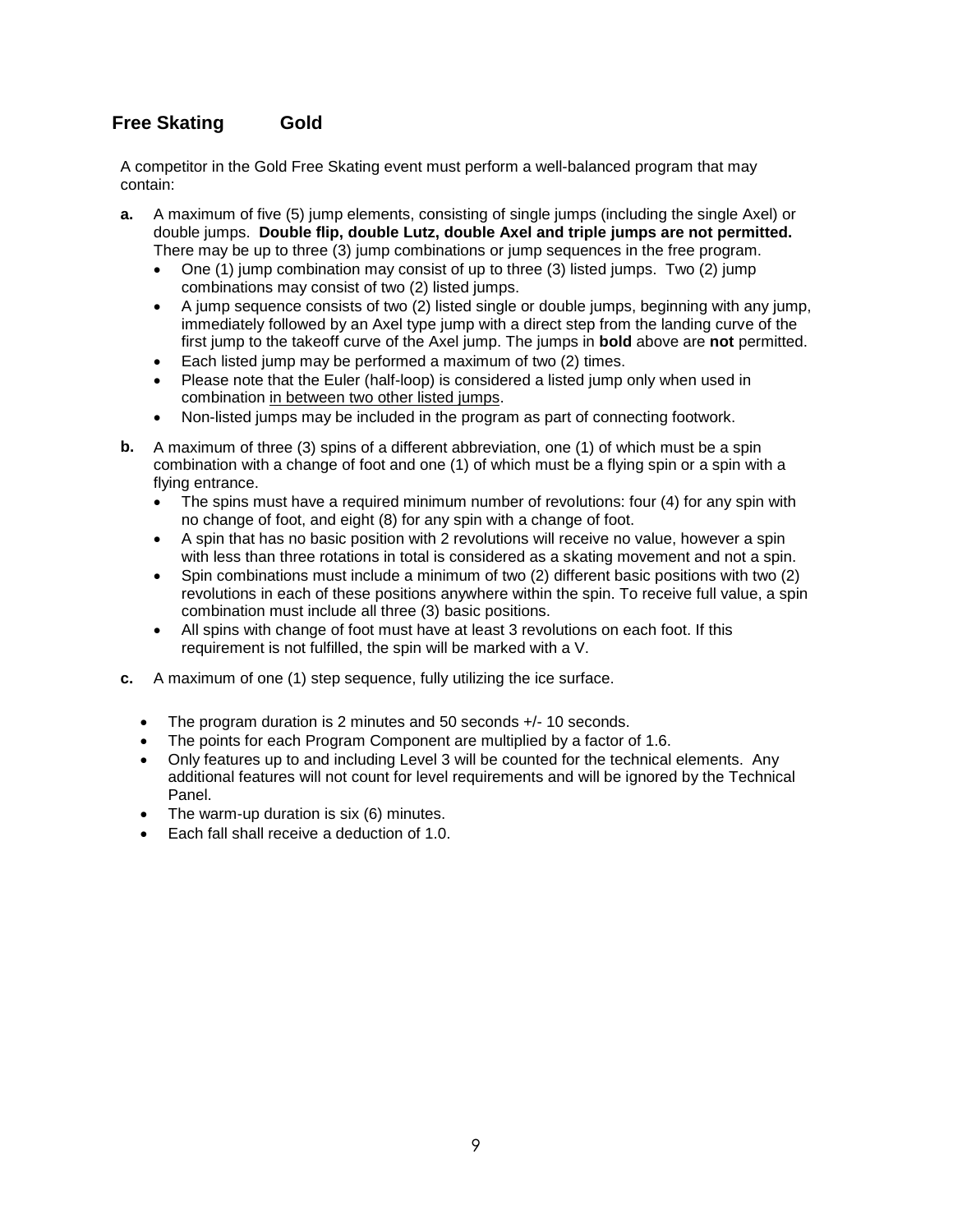### **Free Skating Silver**

A competitor in the Silver Free Skating event must perform a well-balanced program that may contain:

- **a.** A maximum of five (5) jump elements, consisting of any single jumps (including the single Axel). **Double jumps and triple jumps are not permitted.** There may be up to two (2) jump combinations or jump sequences in the free program.
	- One (1) jump combination may consist of up to three (3) listed jumps. The other jump combination may consist of two (2) listed jumps.
	- A jump sequence consists of two (2) single listed jumps, beginning with any listed jump, immediately followed by an Axel type jump with direct step from the landing curve of the first jump to the takeoff curve of the Axel jump.
	- Each listed jump may be performed a maximum of two (2) times.
	- Please note that the Euler (half-loop) is considered a listed jump only when used in combination in between two other listed jumps.
	- Non-listed jumps may be included in the program as part of connecting footwork.
- **b.** A maximum of two (2) spins of a different abbreviation, one (1) of which must be a spin combination.
	- The spins must have a required minimum number of revolutions: four (4) for any spin with no change of foot, and six (6) for any spin with a change of foot.
	- A spin that has no basic position with 2 revolutions will receive no value, however a spin with less than three rotations in total is considered as a skating movement and not a spin.
	- Spin combinations must include a minimum of two (2) different basic positions with two (2) revolutions in each of these positions anywhere within the spin. To receive full value, a spin combination must include all three (3) basic positions.
	- All spins with change of foot must have at least 3 revolutions on each foot. If this requirement is not fulfilled, the spin will be marked with a V.
- **c.** A maximum of one (1) choreographic sequence, utilizing at least half (1/2) of the ice surface.
	- A choreographic sequence consists of any kind of movements like steps, turns, spirals, arabesques, spread eagles, Ina Bauers, hydroblading, transitional (unlisted) jumps, spinning movements etc.
	- The pattern is not restricted but the sequence must be clearly visible.
	- A choreographic sequence has a base value and will be evaluated by the judges in GOE only.
	- The program duration is 2 minutes +/- 10 seconds.
	- The points for each Program Component are multiplied by a factor of 1.2.
	- Only features up to and including Level 2 will be counted for the technical elements. Any additional features will not count for level requirements and will be ignored by the Technical Panel.
	- The warm-up duration is six (6) minutes.
	- Each fall shall receive a deduction of 0.5.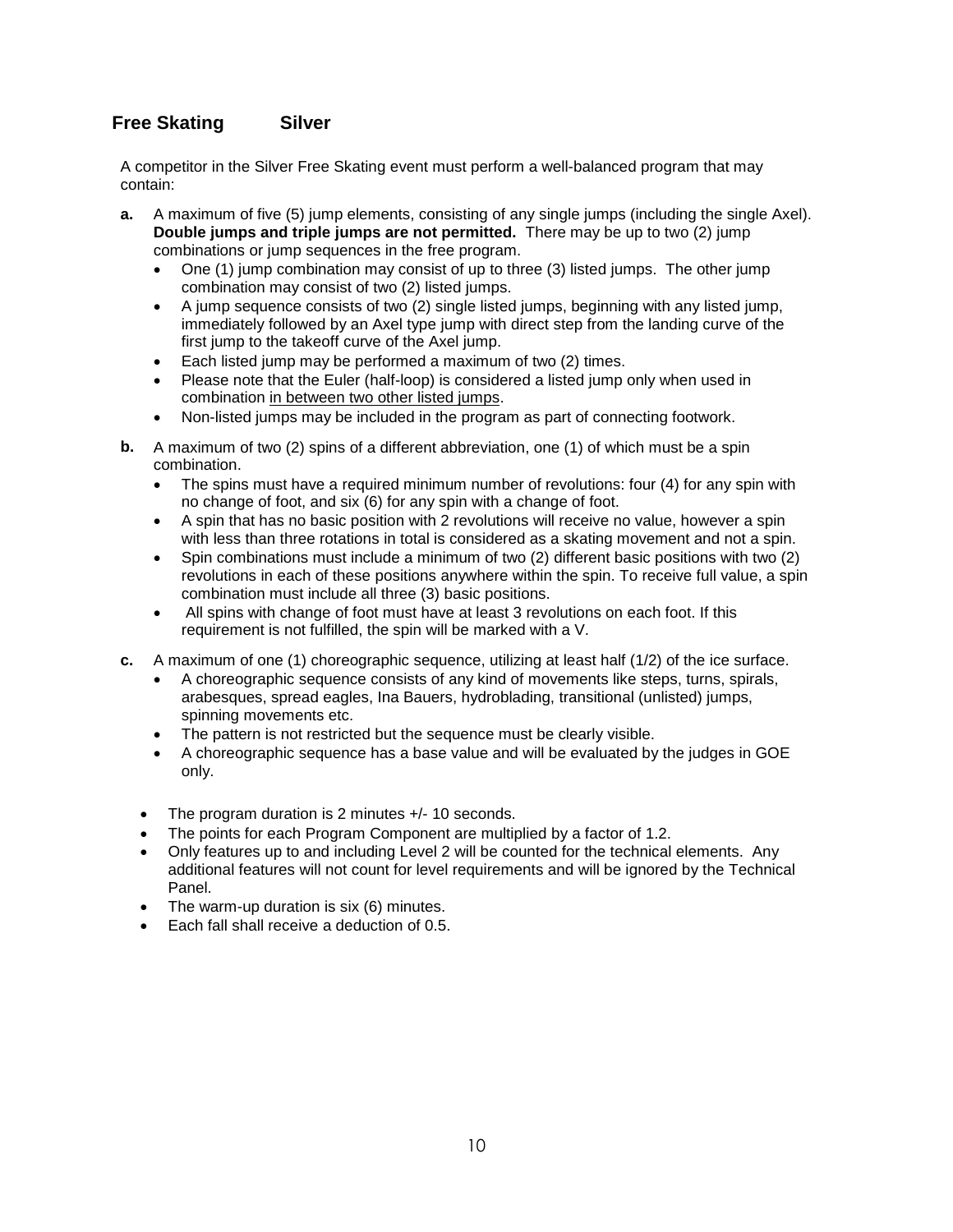## **Free Skating Bronze**

A competitor in the Bronze Free Skating event must perform a well-balanced program that may contain:

- **a.** A maximum of four (4) jump elements, consisting only of single jumps. **Axel type jumps, double jumps and triple jumps are not permitted.** There may be up to two (2) jump combinations in the free program.
	- Each jump combination may consist of two (2) listed jumps.
	- Each listed jump may be performed a maximum of two (2) times.
- **b.** A maximum of two (2) spins of a different abbreviation one of which must be a spin in one position with no change of foot. **Flying spins are not permitted.**
	- The spins must have a required minimum number of revolutions: three (3) for any spin with no change of foot, and six (6) with a change of foot.
	- A spin that has no basic position with 2 revolutions will receive no value, however a spin with less than three rotations in total is considered as a skating movement and not a spin.
	- Spin combinations must include a minimum of two (2) different basic positions with two (2) revolutions in each of these positions anywhere within the spin. To receive full value, a spin combination must include all three (3) basic positions.
	- All spins with change of foot must have at least 3 revolutions on each foot. If this requirement is not fulfilled, the spin will be marked with a V.
	- Only features up to and including Level 1 will be counted. Any additional features will not count for level requirements and will be ignored by the Technical Panel.
- **c.** A maximum of one (1) choreographic sequence utilizing at least half (1/2) of the ice surface.
	- A choreographic sequence consists of any kind of movements like steps, turns, spirals, arabesques, spread eagles, Ina Bauers, hydroblading, transitional (unlisted) jumps, spinning movements etc.
	- The pattern is not restricted but the sequence must be clearly visible.
	- A choreographic sequence has a base value and will be evaluated by the judges in GOE only.
	- The program duration is 1 minute and 40 seconds,  $+/- 10$  seconds.
	- The points for each Program Component are multiplied by a factor of 1.2.
	- The warm-up duration is six (6) minutes.
	- Each fall shall receive a deduction of 0.5.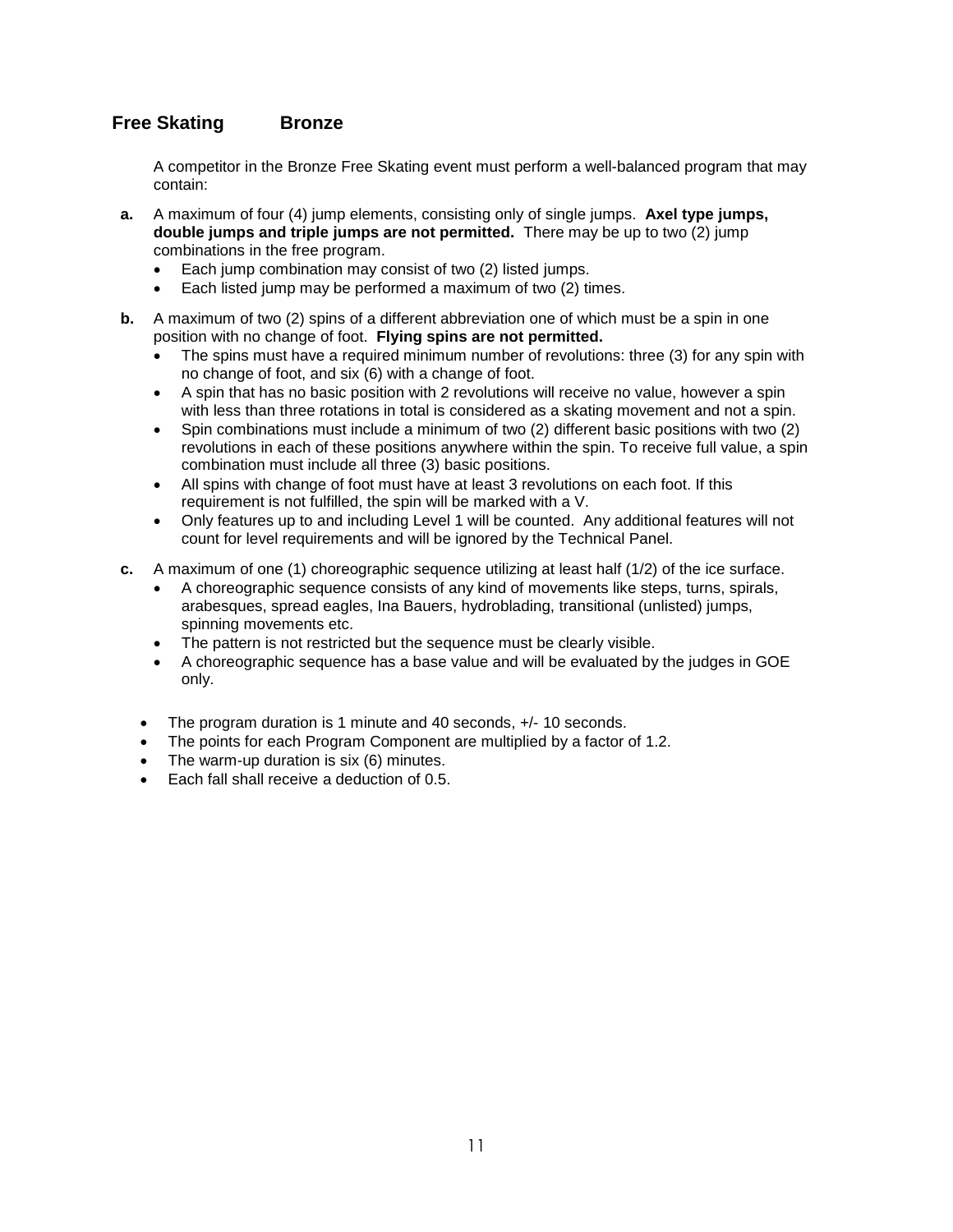# *4. Technical Requirements – Pair Free Skating*

### **Pair Free Skating Masters Elite**

Pairs entering this category will compete against other Elite Masters Pair Skaters. The technical requirements are the same as those for the category "Masters Pair Skating."

### **Pair Free Skating Masters**

Masters pairs must perform a well-balanced program that may contain:

- **a.** A maximum of three (3) different lifts, one of which may be a twist lift.
	- In lifts of Group 1 and Group 2, the man's lifting hand(s) should be above his shoulder line.
	- In lifts of Groups 3–4-5, full extension of the lifting arm(s) is mandatory.
- **b.** A maximum of two (2) throw jumps (single or double).
- **c.** A maximum of one (1) solo jump. Single, double and triple jumps are permitted.
- **d.** A maximum of one (1) jump combination with a maximum of three (3) listed jumps or one (1) jump sequence.
	- A jump sequence consists of two (2) listed jumps of any number of revolutions, beginning with any jump, immediately followed by an Axel type jump with a direct step from the landing curve of the first jump to the take-off curve of the Axel jump.
	- Please note that the Euler (half-loop) is considered a listed jump only when used in combination in between two other listed jumps.
- **e.** A maximum of one (1) pair spin (pair spin or pair spin combination).
	- The spin must have a required minimum number of revolutions: four (4) revolutions for a pair spin and six (6) for a pair spin combination. A pair spin combination must have a change of foot by both partners with at least three (3) revolutions on each foot **and** at least one (1) change of position by both partners. A Pair Combination Spin can be started with a jump. Any flying entry can be considered as a feature by either partner. If there are not 3 revolutions before or after the change of foot executed by both partners, the Pair Spin Combination will be marked with a "V". If there are less than 3 revolutions on both feet by either partner, the spin will have no value.
	- A pair spin is any spin with no change of foot and does not require a change of position by one or both partners. Change of positions may be used for a level feature."
	- There must be a minimum of two (2) revolutions in each position or the position will not be counted.
- **f.** A maximum of one (1) solo spin.
	- The solo spin must have a required minimum number of revolutions: five (5) for the flying spin with no change of foot after landing, five (5) for the spin with only one position and no change of foot and five (5) for the spin combination with no change of foot and eight  $(4 + 4)$ for the spin combination with change of foot or spin in one position with a change of foot.
	- There must be a minimum of two (2) revolutions in each position or the position will not be counted.
	- Spin combinations must include a minimum of two (2) different basic positions with two (2) revolutions in each of these positions anywhere within the spin. To receive full value, a spin combination must include all three (3) basic positions.
- **g.** A maximum of one (1) death spiral or pivot figure (position of the lady optional).
	- At least ¾ revolution in pivot position by the man is required for the death spiral.
	- At least one revolution in pivot position by the man is required for pivot figure.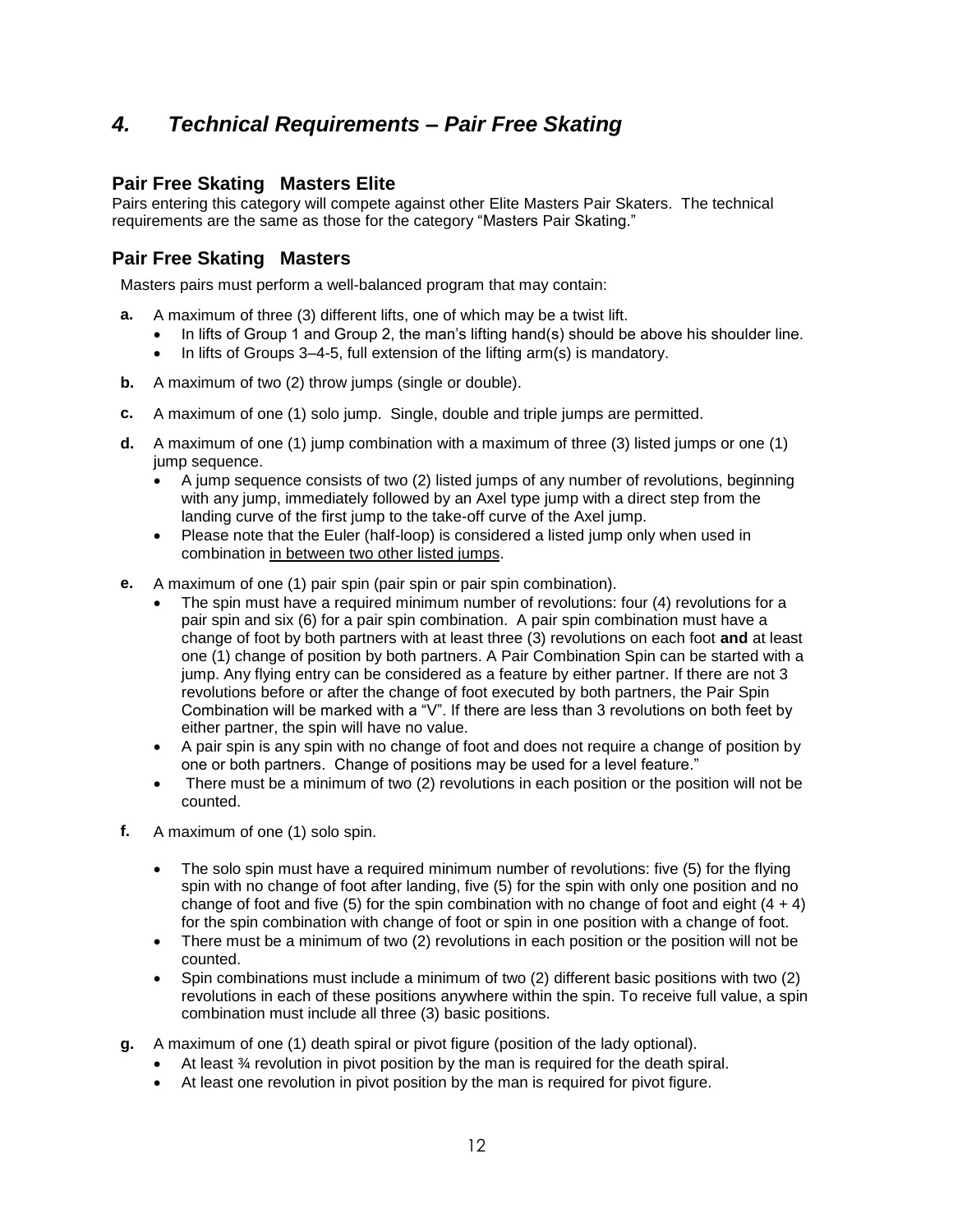- **h.** A maximum of one (1) step sequence, fully utilizing the ice surface.
	- The program duration is 3 minutes and 30 seconds +/- 10 seconds.
	- The points for each Program Component are multiplied by a factor of 1.6.
	- The warm-up duration is six (6) minutes.
	- Each fall by either skater shall receive a deduction of 1.0.

## **Pair Free Skating Intermediate**

Pairs must perform a well-balanced program that may contain:

- **a.** A maximum of two (2) different lifts of Group 1 or Group 2 with a minimum  $\frac{1}{2}$  revolution for the man and 1 revolution for the lady.
	- The man's lifting hand(s) should be above his shoulder line.
	- Variations of the lady's position, no-handed and one-handed lifts, and combination lifts are **not** permitted.
	- Lifts of Groups 3-4-5 are **not** permitted.
	- Twist lifts are **not** permitted.
	- A different takeoff counts as a different lift.
- **b.** A maximum of one (1) single throw jump (including the throw single Axel).
	- Double and triple jumps are **not** permitted.
- **c.** A maximum of one (1) solo single jump (including the single Axel).
	- Double and triple jumps are **not** permitted.
- **d.** A maximum of one (1) jump combination with a maximum of three (3) listed jumps or one (1) jump sequence.
	- A jump sequence consists of two (2) listed single jumps, beginning with any jump, immediately followed by an Axel type jump with a direct step from the landing curve of the first jump to the takeoff curve of the Axel jump.
	- Please note that the Euler (half-loop) is considered a listed jump only when used in combination in between two other listed jumps.
	- Only single jumps are allowed (including the single Axel).
	- Double and triple jumps are **not** permitted.
- **e.** A maximum of one (1) pair spin (pair spin or pair combination spin).
	- The spin must have a required minimum number of revolutions: four (4) revolutions for a pair spin and six (6) for a pair spin combination. A pair spin combination must have a change of foot by both partners with at least three (3) revolutions on each foot **and** at least one (1) change of position by both partners. A Pair Combination Spin can be started with a jump. Any flying entry can be considered as a feature by either partner. If there are not 3 revolutions before or after the change of foot executed by both partners, the Pair Spin Combination will be marked with a "V". If there are less than 3 revolutions on both feet by either partner, the spin will have no value.
	- A pair spin is any spin with no change of foot and does not require a change of position by one or both partners. Change of positions may be used for a level feature."
	- There must be a minimum of two (2) revolutions in each position or the position will not be counted.
- **f.** A maximum of one (1) death spiral or pivot figure (position of the lady optional).
	- At least ¾ revolution in pivot position by the man is required for the death spiral.
	- At least one (1) revolution in pivot position by the man is required for the pivot figure.
- **g.** A maximum of one (1) step sequence, fully utilizing the ice surface.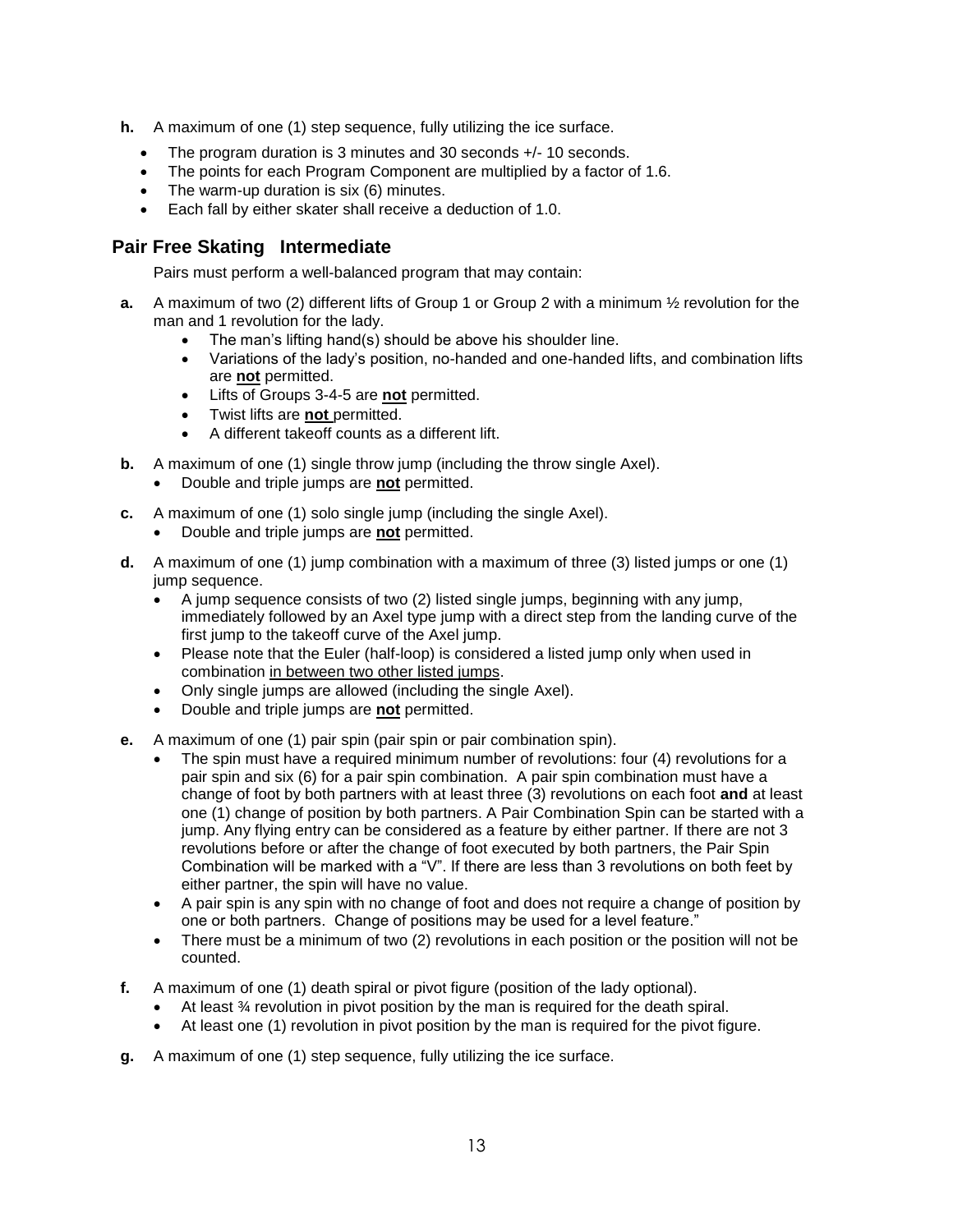- The program duration is 2 minutes and 40 seconds +/- 10 seconds.
- The points for each Program Component are multiplied by a factor of 1.6.
- Only features up to and including Level 2 will be counted for the technical elements. Any additional features will not count for level requirements and will be ignored by the Technical Panel.
- The warm-up duration is six (6) minutes.
- Each fall by either partner shall receive a deduction of 1.0.

### **Pair Free Skating Adult**

Pairs must perform a well-balanced program that may contain:

- **a.** A maximum of one (1) lift of Group 1 or Group 2 with a minimum 1/2 revolution for the man.
	- The man's lifting hand(s) should be above his shoulder line.
	- Variations of the lady's position, no-handed and one-handed lifts, and combination lifts are **not** permitted.
	- Lifts of Groups 3-4-5 are **not** permitted,
	- Twist lifts are **not** permitted.
- **b.** A maximum of one (1) single throw jump.
	- Throw double and triple jumps are **not** permitted.
	- Throw single Axel is **not** permitted.
- **c.** A maximum of one (1) solo single jump.
	- Double and triple jumps are **not** permitted.
	- Axel type jumps are **not** permitted.
- **d.** A maximum of one (1) jump combination with a maximum of two (2) listed jumps.
	- Only single jumps are allowed.
	- Double and triple jumps are **not** permitted.
	- Axel type jumps are **not** permitted.
- **e.** A maximum of one (1) pair spin.
	- A pair spin is any spin with no change of foot and does not require a change of position by one or both partners. Change of positions may be used for a level feature.
	- There must be a minimum of two (2) revolutions in each position or the position will not be counted.
- **f.** A maximum of one (1) pivot figure (position of the lady optional).
	- At least one (1) revolution in pivot position by the man is required.
- **g.** A maximum of one (1) choreographic sequence that fully utilizes the ice surface.
	- A choreographic sequence consists of any kind of movements like steps, turns, spirals, arabesques, spread eagles, Ina Bauers, hydro blading, transitional (unlisted) jumps, spinning movements etc.
	- The pattern is not restricted.
	- A choreographic sequence has a base value and will be evaluated by the judges in GOE only.
	- The program duration is 2 minutes and 20 seconds +/- 10 seconds.
	- The points for each Program Component are multiplied by a factor of 1.2.
	- Only features up to and including Level 1 will be counted for the technical elements. Any additional features will not count for level requirements and will be ignored by the Technical Panel.
	- The warm-up duration is six (6) minutes.
	- Each fall by either partner shall receive a deduction of 0.5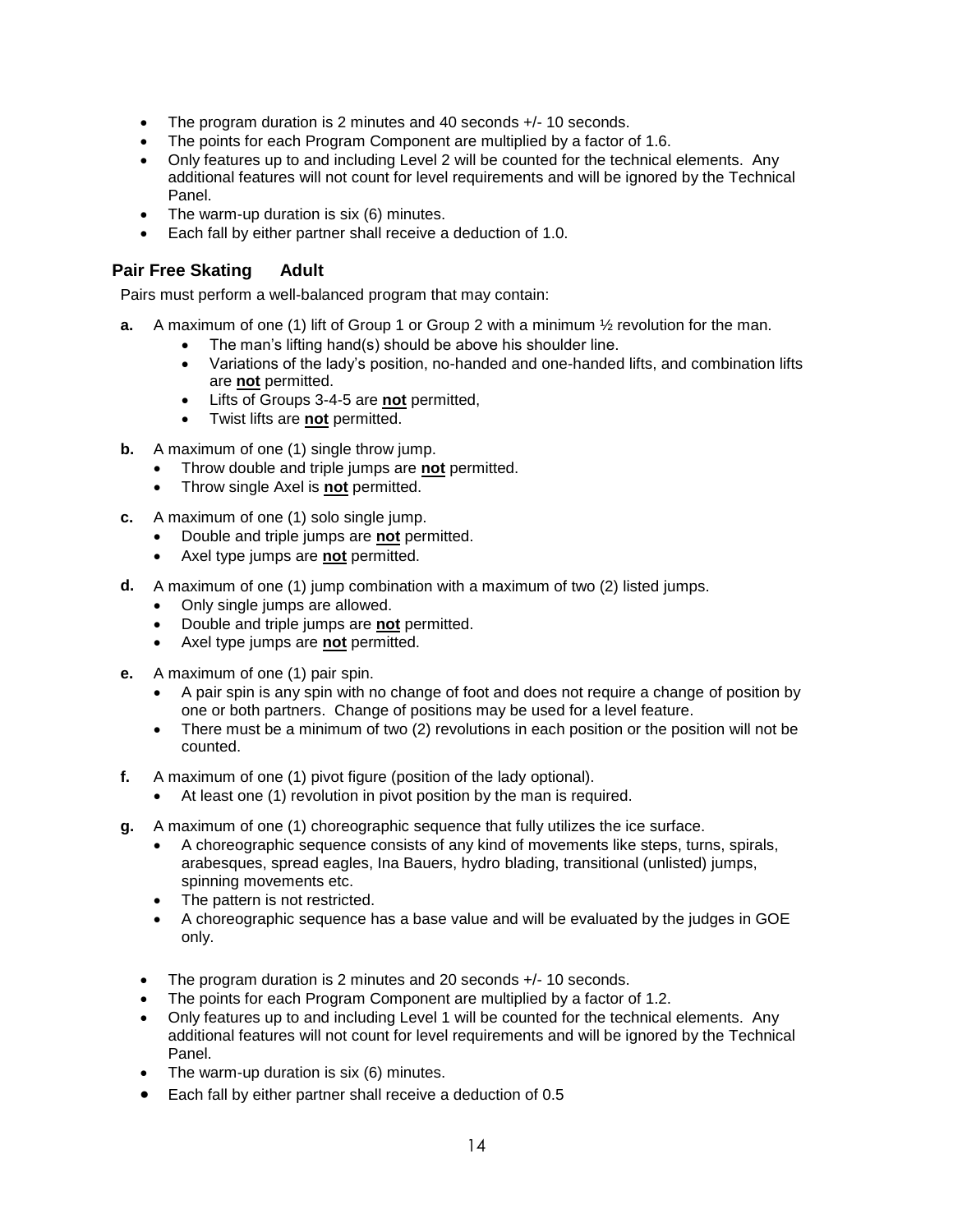# *5. Technical Requirements – Ice Dance*

### **Pattern Dance**

Couples shall provide their own music for all pattern dances. There will no music for pattern dances provided by the Local Organizing Committee. The music must be chosen in accordance with the Rhythm of the Pattern Dance and may be vocal. The Tempo throughout the required Sequences must be constant and in accordance with the required Tempo of the Pattern Dance (see ISU Handbook Ice Dance 2003) plus or minus 2 beats per minute.

Each Couple must submit their music no later than the first official practice session for their event at each competition.

Notes:

- The chosen music may be a tune selected from the ISU Ice Dance music. In this case, only tunes 1 to 5 can be chosen and the Couple shall provide competition music in accordance with Rule 343, paragraph 1.
- Violation of the above music requirements or tempo specifications shall be penalized as per Rule 353, paragraph 1.n).
- All music chosen by the couple must be in accordance with the style/character of the Pattern Dance.
- For the application of Rule 708 paragraph 1.d) with music provided by the Couple it is specified that the start of the first Step of the dance must be on beat 1 of a measure (unless otherwise specified in the description of the dance).

Rule 707, paragraph 4 provides that "All Pattern Dances shall be started so that the steps of the first side of the pattern are skated in front of the Judges unless otherwise directed by the Ice Dance Technical Committee in an ISU Communication."

The Pattern Dances will be judged without Key Points.

According to Rule 707, new paragraph 6: After the completion of the last step of the Pattern Dance, the couple must reach their final pose within 20 seconds. If this time limit is exceeded, a Program time deduction according to Rule 353, paragraph 1.n) shall apply.

- **Elite Masters** Couples entering this category will compete against other Elite Masters Ice Dance Couples The technical requirements are the same as those for the category "Masters Pattern Dance".
- **Masters** #13: Starlight Waltz (2 sequences) #22: Rhumba (4 sequences)
- **Gold** #13: Starlight Waltz (2 sequences) #25: Silver Samba (2 sequences)
- **Silver** #8: European Waltz (2 sequences) #28: Tango (2 sequences)
- **Bronze** #1: 14-Step (4 sequences) #5: Swing dance (2 sequences)
	- The points for each Program Component are multiplied by a factor of 0.7 (Rule 353, paragraph 1.m).
	- In Ice Dance, for events with two (2) Pattern Dances, the Total Score for each dance will be multiplied by a factor of 0.5. (Rule 353, paragraph 2.b).
	- The warm-up duration is three (3) minutes.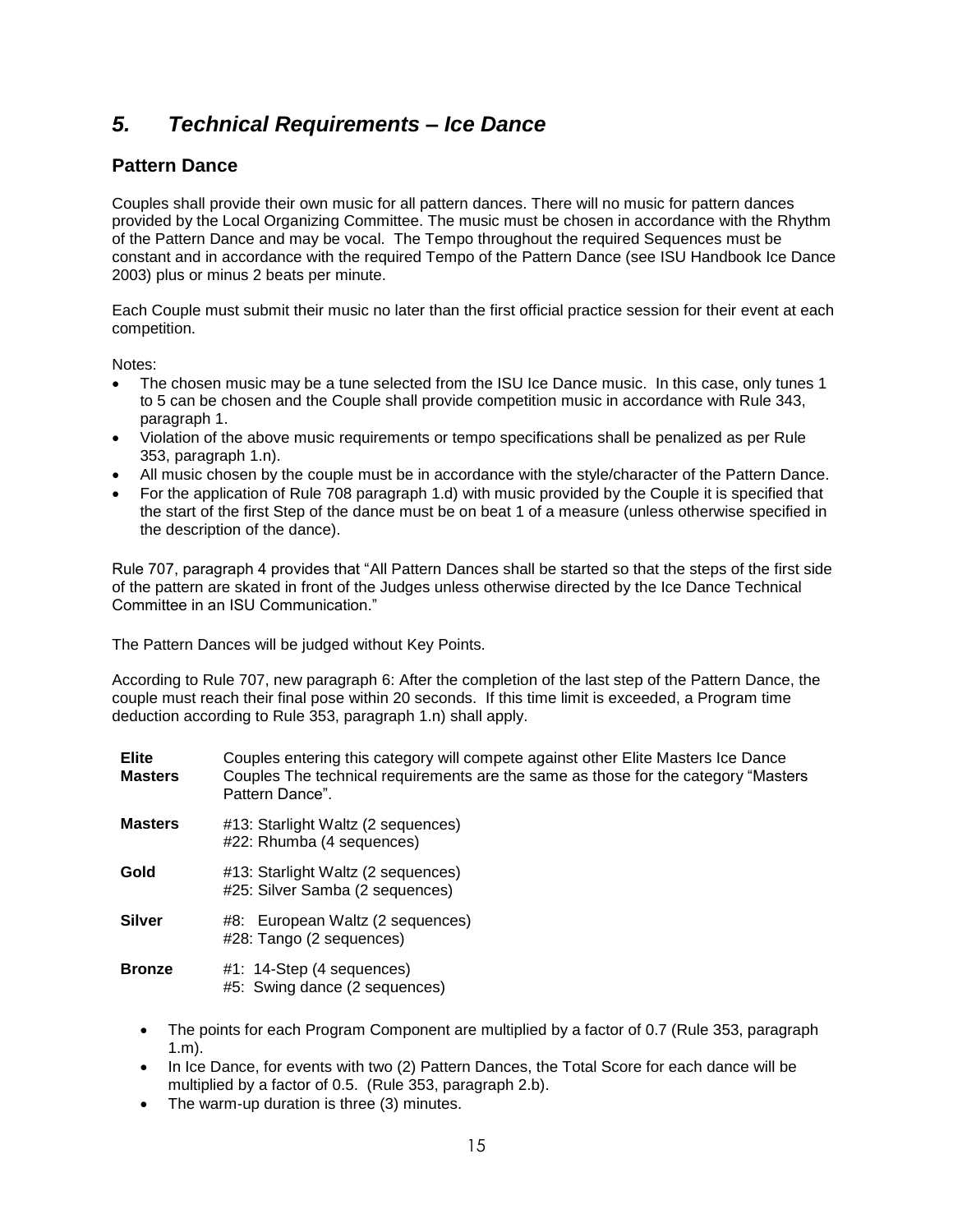### **Rhythm Dance Season 2021-2022**

| <b>Elite Masters</b> | Couples entering this category will compete against other Elite Masters Ice<br>Dancers. The technical requirements are the same as for the category<br>"Rhythm Dance" see descriptions below.                                                       |
|----------------------|-----------------------------------------------------------------------------------------------------------------------------------------------------------------------------------------------------------------------------------------------------|
| <b>Masters</b>       | Couples entering this category will compete against other Masters Ice<br>Dancers. (Recommended for gold level or above ice dancers.) The technical<br>requirements are the same as for the category "Rhythm Dance" see<br>descriptions below.       |
| <b>Adult</b>         | Couples entering this category will compete against others at the Adult<br>Rhythm Dance level. (Recommended for silver level ice dancers.) The<br>technical requirements are the same as for the category "Rhythm Dance"<br>see descriptions below. |

### **General Requirements for Rhythm Dance**

For the Season 2021-2022, the Pattern Dance Element for the Rhythm Dance for Adult ISU competitions is the Blues.

**Music**: At least two different Rhythms from the following: "Street Dance Rhythms" (such as hip hop, disco, swing, krump, popping, funk, etc), jazz, reggae (reggaeton) and blues. Note: To comply with the ethical values of sports, any music chosen for Ice Dance competitions must not include aggressive and/or offending lyrics. The **Pattern Dance Element, Blues may be skated to any of the announced Rhythms.**

The Tempo of the music throughout the Pattern Dance elements must be constant and in accordance with the required Tempo and character of the chosen Rhythm Patten Dance element: Blues, range 86-90 beats per minute

#### **RHYTHM DANCE – Required Elements 2021-2022**

| <b>Pattern Dance</b>                 | Two (2) Sequences of the Blues, either skated one after the other or<br>separately. Step #1 of each Sequence must be skated on a different side of<br>the ice surface.<br>The description, chart and diagrams of the Blues Pattern Dance is included<br>in the ISU Handbook Ice Dance 2003.<br>The Blues will be judged with key points. |
|--------------------------------------|------------------------------------------------------------------------------------------------------------------------------------------------------------------------------------------------------------------------------------------------------------------------------------------------------------------------------------------|
| <b>Dance Lift</b>                    | Maximum One (1) Short Lift Up to 7 seconds.                                                                                                                                                                                                                                                                                              |
| <b>Step Sequence</b>                 | One (1) Step Sequence Style B Midline/Diagonal, skated to a different<br>Rhythm than the PDE (Blues). Step sequence can be in hold, side by step or<br>a combination.                                                                                                                                                                    |
| <b>Sequential</b><br><b>Twizzles</b> | One (1) Set of Sequential Twizzles. At least two Twizzles for each partner<br>and MUST NOT be in contact between Twizzles. Up to 1 step between<br>Twizzles (Each push and/or transfer of weight while on two feet between Twizzles is<br>considered as a step)                                                                          |
| <b>Duration</b>                      | 2 minutes and 50 seconds, +/- 10 seconds.                                                                                                                                                                                                                                                                                                |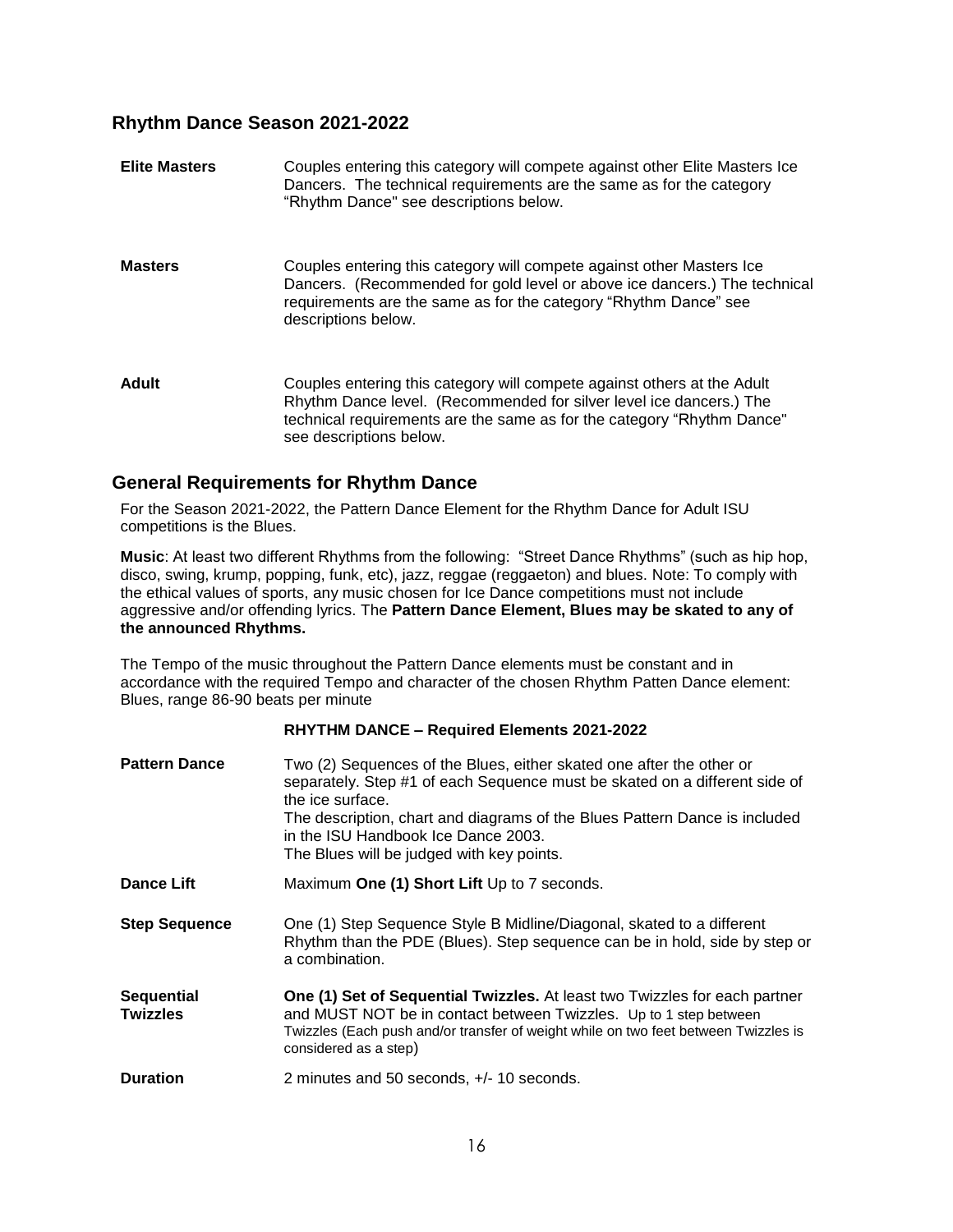| Music        | Music for Rhythm Dance may be vocal and must be suitable for Ice Dance<br>as a sport discipline. The music must be selected in accordance with the<br>designated rhythm(s) and/or theme(s), and with the specified tempo when<br>applicable. Music with audible rhythmic beat only; may be without audible<br>beat up to 10 seconds at beginning only. |
|--------------|--------------------------------------------------------------------------------------------------------------------------------------------------------------------------------------------------------------------------------------------------------------------------------------------------------------------------------------------------------|
| Warm up time | The warm-up duration for the Rhythm Dance is five (5) minutes.                                                                                                                                                                                                                                                                                         |

#### **Free Dance**

#### **General Requirements for Free Dance**

#### **See: ISU Special Regulations, Section D. Free Dance, Rule 710 and all pertinent ISU Communications**

The following are the Requirements for Music for Free Dance (Rule 710, paragraph 1.c). The music for Free Dance may be vocal and must be suitable for Ice Dance as a sport discipline and must have the following characteristics:

i) The music must have an audible rhythmic beat and melody, or audible rhythmic beat alone, but not melody alone, and may be vocal. The music may be without an audible rhythmic beat for up to ten (10) seconds at the beginning or end of the program and up to ten (10) seconds during the program.

ii) The music must have at least one change of tempo and expression. These changes may be gradual or immediate, but in either case they must be obvious.

iii) All music, including classical music, must be cut/edited, orchestrated or arranged in a way that it creates an interesting, colourful, entertaining dance program with different dance moods or a building effect.

iv) The music must be suitable for the Couple's skating skills and technical ability.

Free Dance music that does not adhere to these requirements will be penalized by a deduction (See Rule 353, paragraph 1.n).

| <b>Masters Elite</b> | Couples entering this category will compete against other Elite Masters Ice<br>Dancers. The technical requirements are the same as those for the category<br>"Gold Free Dance" (below). |
|----------------------|-----------------------------------------------------------------------------------------------------------------------------------------------------------------------------------------|
| <b>Masters</b>       | Couples entering this category will compete against other Masters Ice<br>Dancers. The technical requirements are the same as those for the category<br>"Gold Free Dance" (below).       |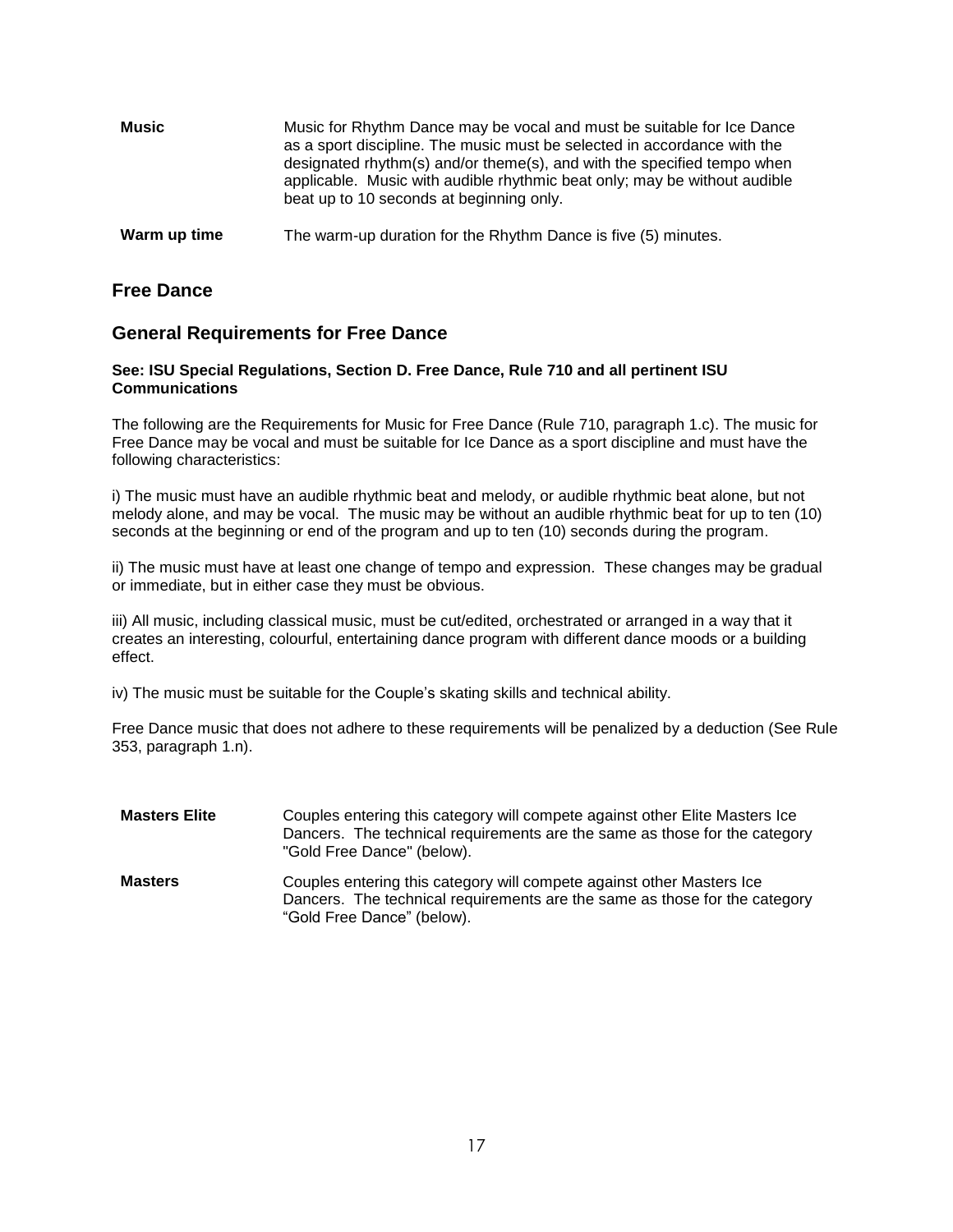| Gold          | Couples must perform a well-balanced program that may contain:                                                                                                                                                                                                                                                                                                                                                                                                                                                                                                                                                                                                                                              |  |
|---------------|-------------------------------------------------------------------------------------------------------------------------------------------------------------------------------------------------------------------------------------------------------------------------------------------------------------------------------------------------------------------------------------------------------------------------------------------------------------------------------------------------------------------------------------------------------------------------------------------------------------------------------------------------------------------------------------------------------------|--|
|               | A maximum of two (2) different Dance Lifts, one (1) Short Lift with a<br>a.<br>maximum duration of 7 seconds and one (1) Combination Lift with a maximum<br>duration of 12 seconds; OR three (3) different types of Short Lifts with a<br>maximum duration of 7 seconds each                                                                                                                                                                                                                                                                                                                                                                                                                                |  |
|               | A maximum of one (1) Dance Spin (Spin or Combination Spin)<br>b.<br>A maximum of one (1) Diagonal Step Sequence in Hold - Style B<br>C.<br>A maximum of one (1) Set of Synchronized Twizzles (FD variation). At<br>d.<br>least two Twizzles for each partner, with a minimum 2 steps and up to 4 steps<br>between 1 <sup>st</sup> and 2 <sup>nd</sup> Twizzles. (Each push and/or transfer of weight while on two<br>feet between Twizzles is considered as a step). Partners MUST be in contact at<br>some point between the 1 <sup>st</sup> and 2 <sup>nd</sup> Twizzles.                                                                                                                                 |  |
|               | <b>VOCAL MUSIC MAY BE USED.</b>                                                                                                                                                                                                                                                                                                                                                                                                                                                                                                                                                                                                                                                                             |  |
|               | The duration is 3 minutes +/- 10 seconds.                                                                                                                                                                                                                                                                                                                                                                                                                                                                                                                                                                                                                                                                   |  |
|               | The points for each Program Component are multiplied by a factor of 1.2 (Rule<br>353, paragraph 1.m).                                                                                                                                                                                                                                                                                                                                                                                                                                                                                                                                                                                                       |  |
| <b>Silver</b> | Couples must perform a well-balanced program that may contain:                                                                                                                                                                                                                                                                                                                                                                                                                                                                                                                                                                                                                                              |  |
|               | a.<br>A maximum of one (1) Short Lift, with a maximum duration of 7 sec.<br>And only a maximum Level 2 lift will be counted<br>A maximum of one (1) Circular Step Sequence in Hold - Style B<br>b.<br>A maximum of one (1) Set of Synchronized Twizzles (FD variation). At<br>c.<br>least two Twizzles for each partner, with a minimum 2 steps and up to 4 steps<br>between 1 <sup>st</sup> and 2 <sup>nd</sup> Twizzles. (Each push and/or transfer of weight while on two<br>feet between Twizzles is considered as a step). Partners MUST be in contact at<br>some point between the 1 <sup>st</sup> and 2 <sup>nd</sup> Twizzles.<br>A maximum of one (1) Dance Spin (Spin or Combination Spin).<br>d. |  |
|               | <b>VOCAL MUSIC MAY BE USED.</b>                                                                                                                                                                                                                                                                                                                                                                                                                                                                                                                                                                                                                                                                             |  |
|               | The duration is 2 minutes and 30 seconds, +/- 10 seconds.                                                                                                                                                                                                                                                                                                                                                                                                                                                                                                                                                                                                                                                   |  |
|               | The points for each Program Component are multiplied by a factor of 1.2 (Rule<br>353, paragraph 1.m).                                                                                                                                                                                                                                                                                                                                                                                                                                                                                                                                                                                                       |  |
| <b>Bronze</b> | Couples must perform a well-balanced program that may contain:                                                                                                                                                                                                                                                                                                                                                                                                                                                                                                                                                                                                                                              |  |
|               | A maximum of one (1) Short Lift, with a maximum duration of 7 sec.<br>а.<br>Note that only a maximum Level 1 lift will be counted<br>A maximum of one (1) Diagonal Step Sequence in Hold - Style B<br>b.<br>A maximum of one (1) Dance Spin (No combination).<br>c.                                                                                                                                                                                                                                                                                                                                                                                                                                         |  |
|               | <b>VOCAL MUSIC MAY BE USED</b>                                                                                                                                                                                                                                                                                                                                                                                                                                                                                                                                                                                                                                                                              |  |
|               | The duration is 1 minute and 50 seconds +/- 10 seconds.                                                                                                                                                                                                                                                                                                                                                                                                                                                                                                                                                                                                                                                     |  |
|               | The points for each Program Component are multiplied by a factor of 1.2 (Rule<br>353, paragraph 1.m).                                                                                                                                                                                                                                                                                                                                                                                                                                                                                                                                                                                                       |  |

The warm-up duration for all free dances is five (5) minutes.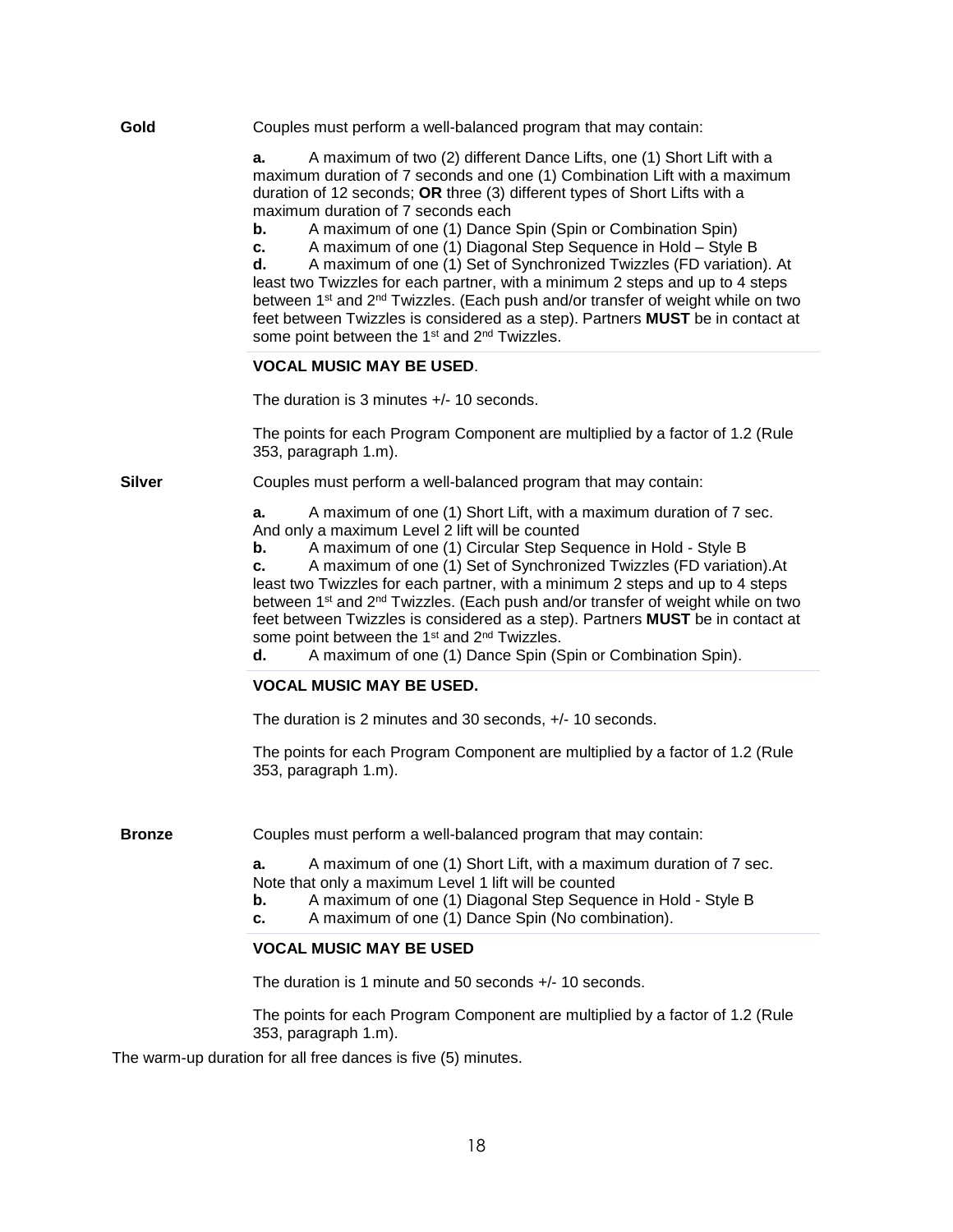# *6. Technical Requirements – Synchronized Skating*

# **Synchronized Skating Free Skating (Adult category & Masters category)**

#### **Team Composition**

A team shall consist of 12-16 skaters and may include both women and men. Each Team may have up to a maximum of four (4) alternates listed as such on the Team roster. Skaters must meet the age requirements as stated in this announcement.

Adult and Masters competitions will consist of a Free Skating program only.

The Free Program must be skated according to ISU rules 2019 (Special Regulations & Technical Rules Synchronized Skating 2018, ISU Communications No. 2317 and all other pertinent ISU Communications).

#### **Deductions for Interruption(s) in performing the program for ADULT category:**

For every Interruption of: -more than 10 seconds up to 20 seconds: **-0.5** -more than 20 seconds up to 30 seconds: **-1.0** -more than 30 seconds up to 40 seconds: **-1.5** -more than 40 seconds by one or several skaters: **-2.0** -Interruption of the program with allowance of up to three (3) minutes to resume from the point of interruption: **-2.5** per program

#### **Deductions for Falls\* for ADULT category:**

\*A Fall is defined as loss of control by a Skater with the result that the majority of his/her own body weight is on the ice supported by any other part of the body other than the blades, e.g., hand(s), knee(s), buttock(s), or any part of the arm (Rule 953, paragraph 1).

| Fall Rule 953, paragraph 1: | -0.5 for every Fall of one (1) skater                           |
|-----------------------------|-----------------------------------------------------------------|
|                             | -1.0 for every Fall of more than one (1) Skater at one (1) time |
|                             | -1.5 Maximum Fall deduction per element                         |

As the values of those deductions are not the standard ones provided by Rule 953, paragraph 1. and Rule 843, paragraph 1.n), the Referee must give specific instructions to the system operator and check the correct input in each instance.

**Deductions for Interruptions in performing the program and for Falls\* for MASTERS category:** the standard deductions according to rule 953, paragraph 1. And Rule 843, paragraph 1.n) will Apply.

#### **Duration of Program** (Rule 952, paragraph 2**)**

**Adult and Masters**: Three (3) minutes +/- 10 seconds. The Team is allowed to finish the Free Skating within ten (10) seconds plus or minus the required time. The timing must be reckoned from the moment that a Skater begins to move (arms, head, etc.) or to skate until arriving at a complete stop at the end of the program.

#### **Music**

Vocal music using lyrics is permitted.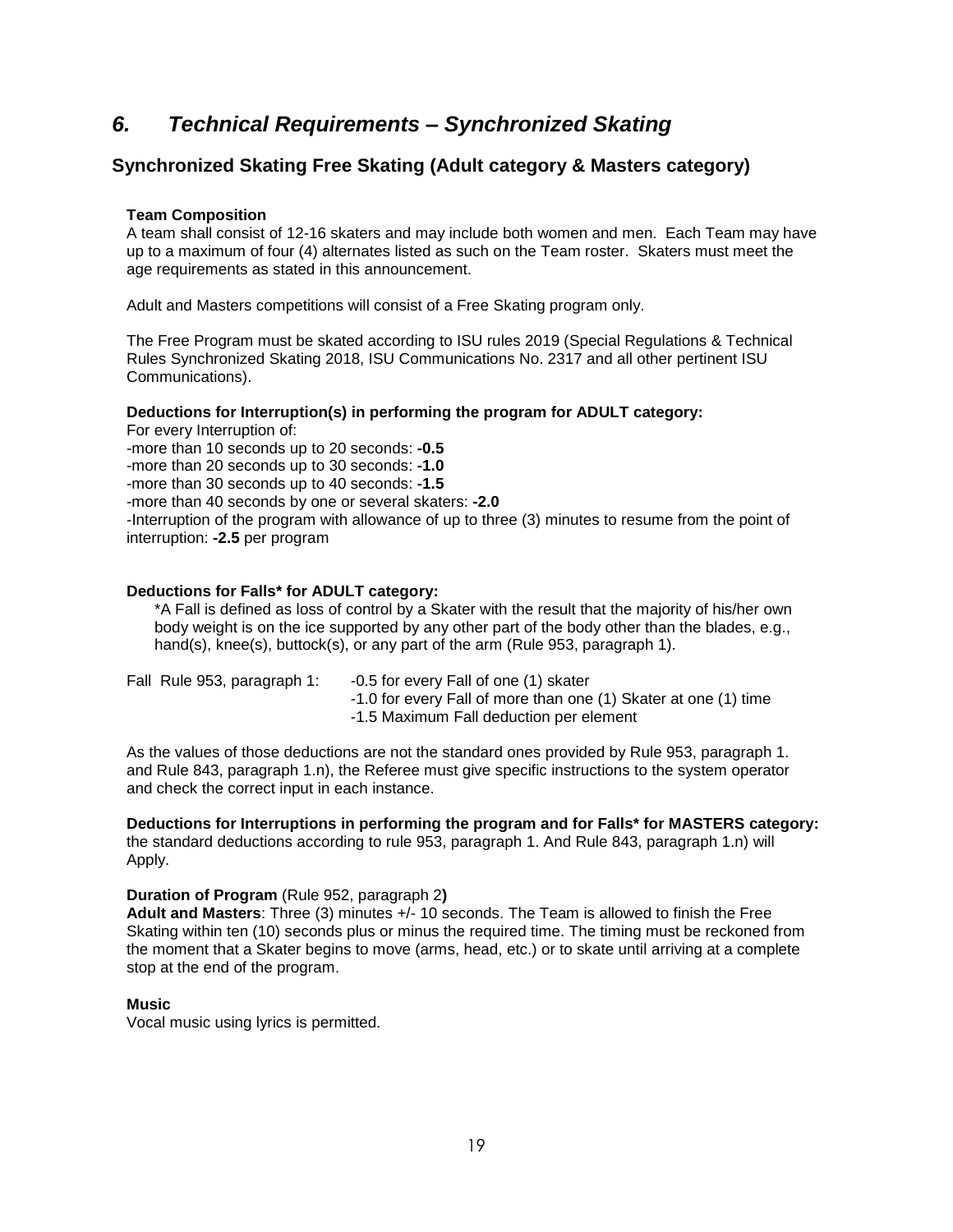#### **The Program Components** will be judged as follows:

- Skating Skills
- **Transitions**
- Performance
- Interpretation
- Composition

The factor of the Program Components for the Adult category is 1.0. The factor of the Program Components for the Masters category is 1.2. The factored results are rounded to two (2) decimal places and added. The sum is the program Component Score.

The **ADULT** teams must skate a well-balanced Free Skating Program of **Five (5) elements**, which must include the following four (4) required elements:

- **1. Intersection** Element
	- Additional Feature (Point of Intersection) is optional and will be counted if executed correctly
- **2. Pivoting** Element **Block**
- **3. Traveling** Element **Circle**
- **4. Rotating** Element **Wheel**

### **PLUS A choice of one (1) Element**

**5. Creative** Element – **Intersection OR Mixed Element**

The **MASTERS** teams must skate a well-balanced Free Skating Program of **Six (6) elements**, which must include the following five (5) required elements:

#### **Must include the following five (5) Required Elements:**

- **1. Intersection** Element
	- Additional Feature (Point of Intersection) is optional and will be counted if executed correctly
- **2. Pivoting** Element **Block**
- **3. Traveling** Element **Circle**
- **4. Rotating** Element **Wheel**
- **5. No Hold** Element
	- Additional Feature (Step Sequence) up to level one (1) is optional and will be counted if executed correctly

#### **PLUS A choice of one (1) Element**

- **6. Creative** Element **Intersection OR**
	- **Mixed Element**

**The NHE and the PB Element must not be executed one after the other.**

#### **NOTES:**

Maximum Element levels can be skated, and the level will be called as executed. Maximum levels of Additional Features (except Step Sequence) can be skated and will be rewarded

according to the execution of the team.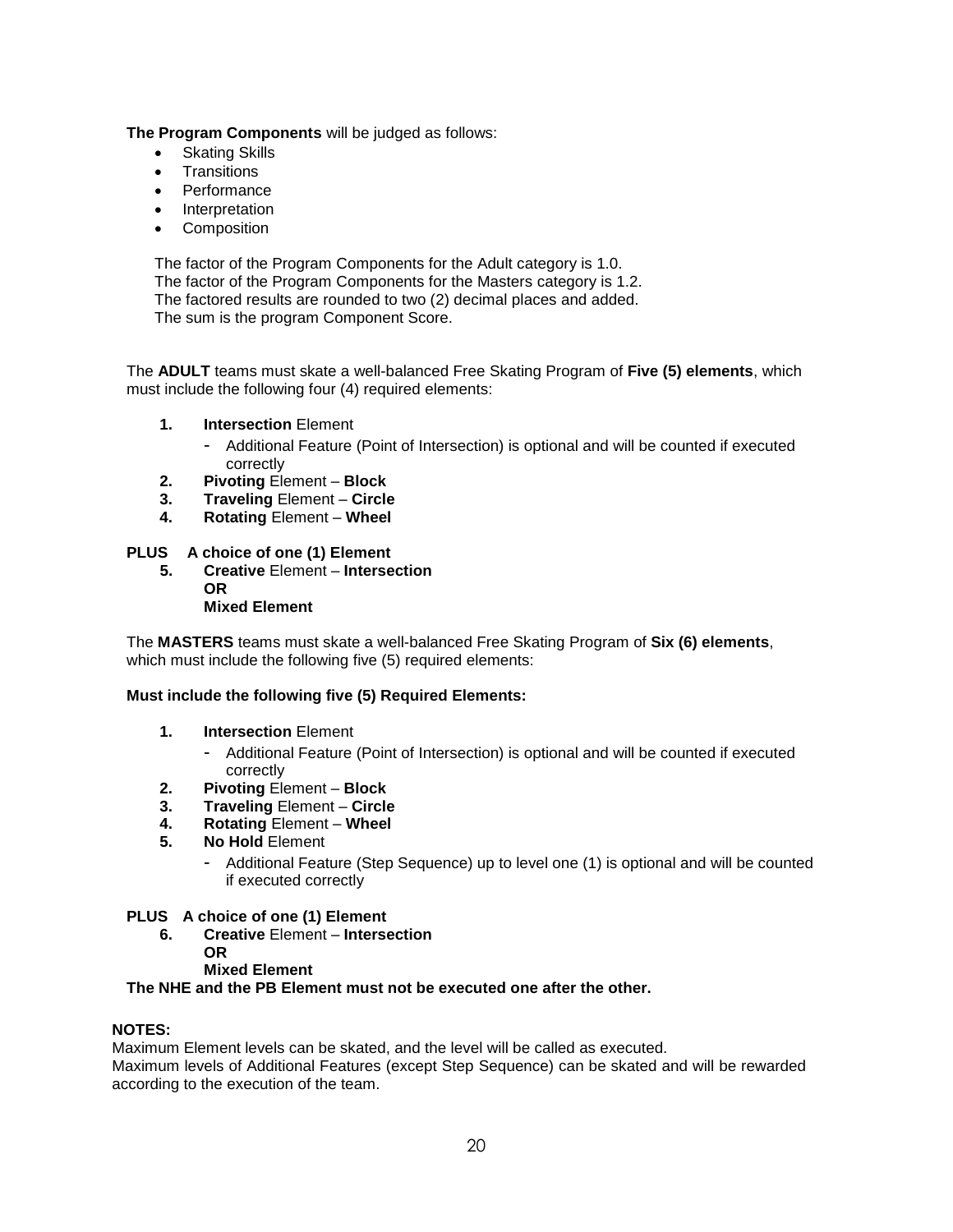#### **Other Elements** may be incorporated into the Free Skating program.

The program content sheet should indicate which extra Elements are transition Elements.

- Definition/criteria of recommended Elements and Additional Features are in accordance with Rule 990, paragraphs 3 and 4.
- Difficulty Groups of Elements and Additional Features and the description of their requirements are in accordance with the valid (corresponding) ISU Communication.

#### **Illegal and non-permitted Elements**

Illegal and non-permitted Elements are following the restrictions of Rule 992, paragraphs 2 and 3.

- Adults are not permitted to include Vaults, Group Lifts or un-sustained lifts.
- Masters are not permitted to include Vaults and Group Lifts.
- Un-sustained lifts are authorized for Masters ONLY.

Official competition practice ice will be offered on the day of the SYS competition. Extra Practice time will be available and can be booked through the competition organizing committee. Extra practice cannot be booked for the day of the competition.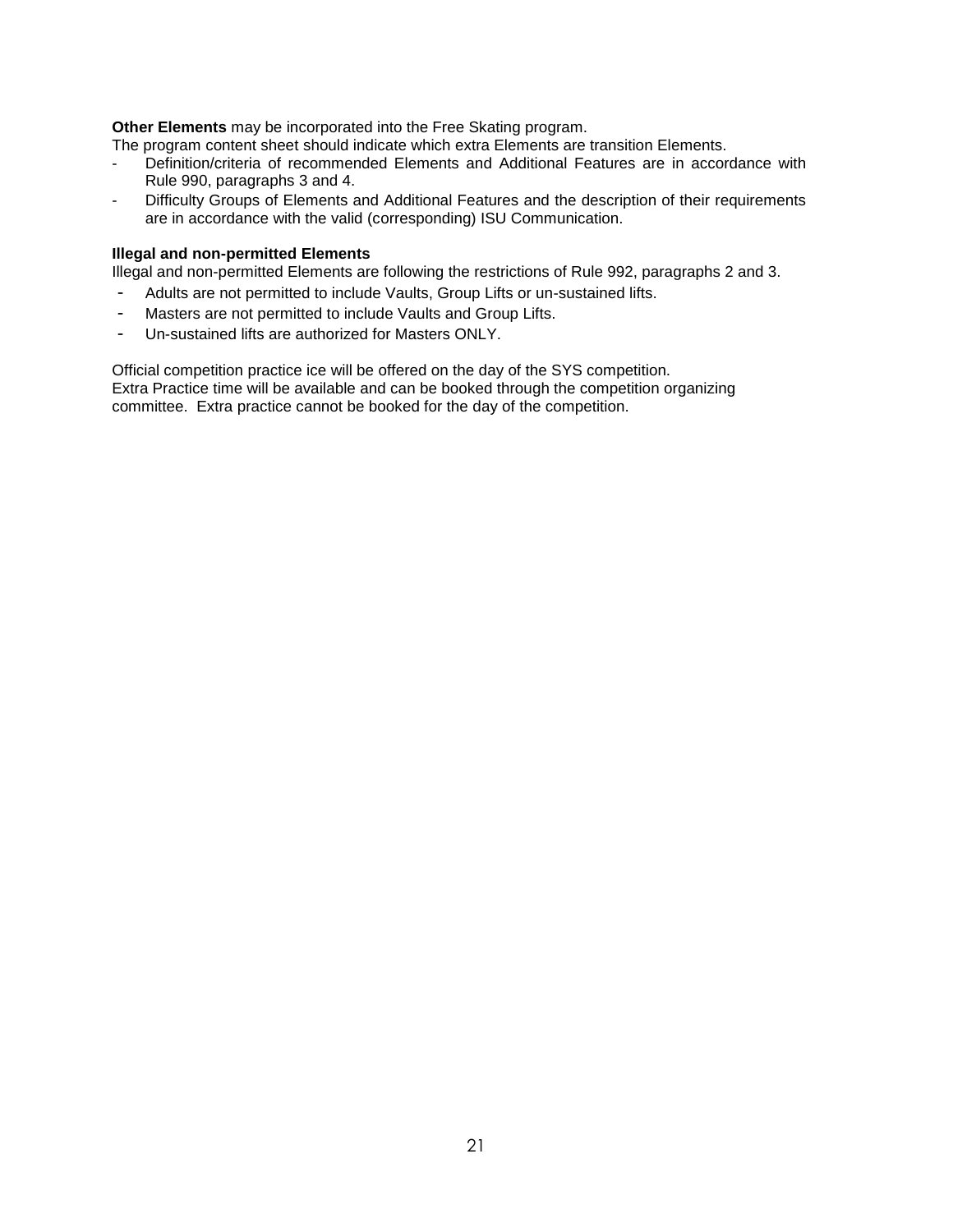# *7. Technical Requirements – Artistic Free Skating*

### **General Requirements for Artistic Free Skating**

The artistic events consist of Free Skating and Pair Free Skating programs judged only on the basis of the Program Components:

- Skating skills
- **Transitions**
- Performance
- Composition
- Interpretation/Timing

See ISU Special Regulations and Technical Rules 2018, Singles & Pair Skating, Rule 504, paragraph 3 for a detailed description of Program Components. The respective Rules can be found on the ISU website.

There will be no technical panel and no technical mark given. The points for each Program Component are multiplied by a factor of 1.0. Falls are not subject to a deduction but may have a negative impact on the Program Components.

The Artistic Free Skating competition is an athletic competition that is intended to allow skaters to demonstrate their skating ability as defined by the five program components of the ISU judging system. Credit for the required technical elements is based solely on the ability of such movements to enhance the chosen theme and support the music. Credit will not be given for their technical difficulty.

The program must be developed through skating skill and quality rather than through non-skating actions such as sliding on one knee or excessive use of toe steps. The skater/pair must not remain in one place for more than five (5) seconds.

Any technical element exceeding the maximum number as set forth below, will be judged as an illegal element (1.0 deduction). If the minimum required technical elements are not included, a deduction for a "missing element" of 1.0 will be made. The Referee is responsible for such deductions.

**Clothing and make-up must be modest, dignified and appropriate for athletic competition – not garish or theatrical in design. Clothing may, however, reflect the character of the music chosen. Clothing must not give the effect of excessive nudity.** (ISU Rule 501) **The theme of the program should be clear from the skating movements and choreography – regardless of what the skater is wearing. This is not intended to be a Theatre on Ice; Spotlight; or a Showcase event.**

Props and accessories may not be used in any part of the artistic programs. Any item that is held in the hand or removed during the performance is considered a prop. Thus, for example, a hat worn throughout the program is not considered to be a prop, but if it is intentionally removed during the performance it is considered a prop. Objects on the ice, thrown in the audience, placed on the boards or on the judges table are not permitted. Costumes that contain particles that may mar or leave anything on the ice surface (feathers, boas, excessive beading) are considered unsafe and are not permitted.

The decorations on costumes must be non-detachable. Part of the costume or decoration falling on the ice will be penalized by a deduction of 1.0 point per program. The deduction for inappropriate clothing or make-up props and accessories (1.0) will be determined by a majority of the judges and the referee.

Illegal elements:

- Somersault type jumps
- Laying on the ice and prolonged and/or stationary kneeling on both knees on the ice.

The warm-up duration is four minutes for all Artistic Free Skating and Pair Artistic Free Skating events.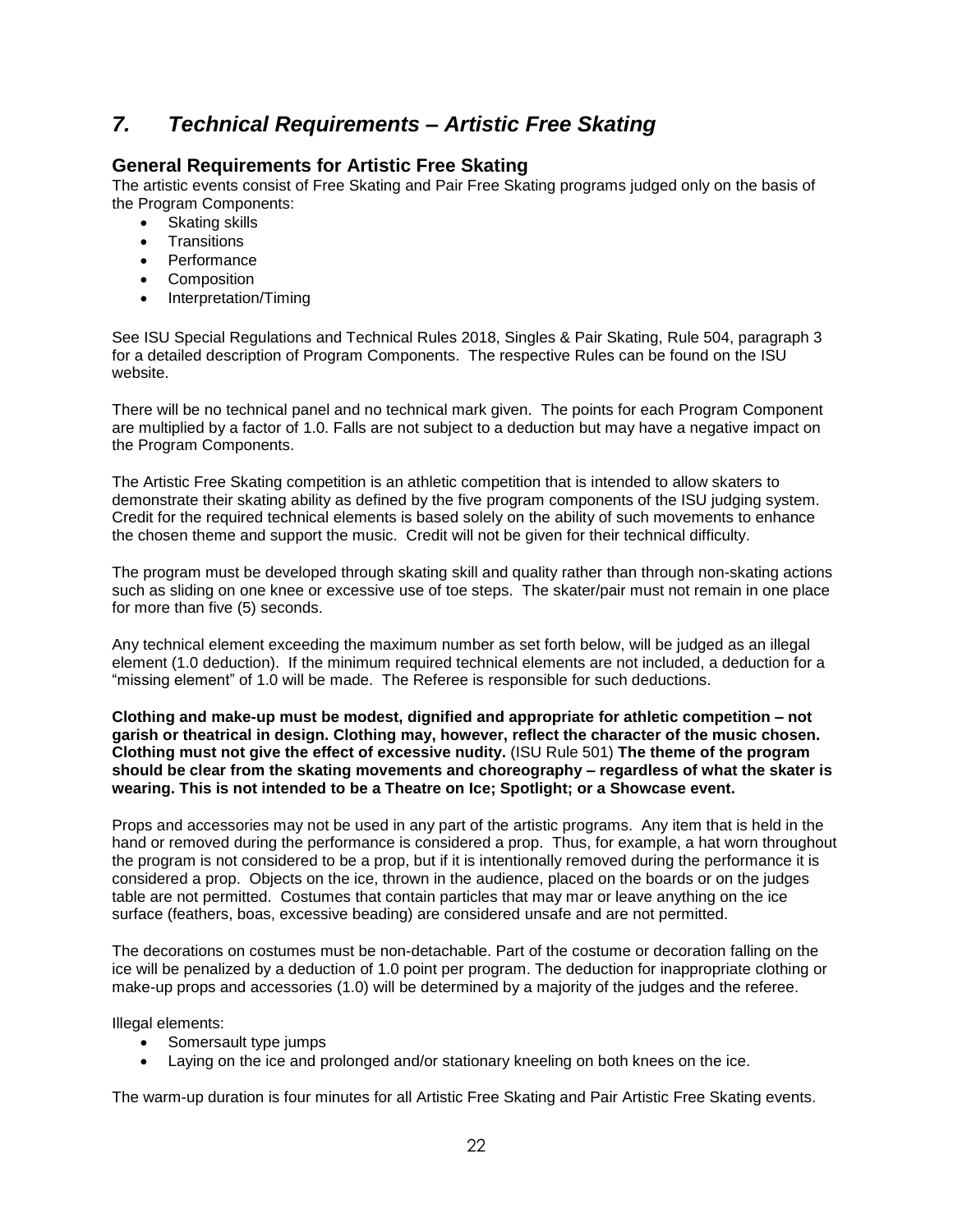# **Artistic Free Skating**

Competitions will be held at the Masters Elite, Masters, Gold, Silver and Bronze levels.

The Artistic Free Skate is a competitive program that must include elements of the sport of figure skating. At least one (1) and a maximum of two (2) single jumps MUST be included. A Waltz jump is not considered a listed single jump. At least one (1) and a maximum of two (2) spins MUST be included. No Axel type jumps, double or triple jumps are allowed. No combination jumps are allowed.

The program duration for Masters Elite and Masters Artistic Free Skating is 2 minutes +/- 10 seconds.

The program duration for Gold, Silver and Bronze Artistic Free Skating is 1 minute and 30 seconds, +/- 10 seconds.

### **General Requirements for Pair Artistic Free Skating**

- Each pair artistic team must consist of one man and one lady.
- Coaches and students are welcome to compete in all events. However, this competition DOES NOT have a PRO-AM category.
- It is expected that pair couples will enter at the skill level of the more skilled skater.

### **Pair Artistic Free Skating Masters Elite**

Pairs entering this category will compete against other Elite Masters Pair Skaters. The technical requirements are the same as those for the category "Masters Pair Artistic Free Skating."

### **Pair Artistic Free Skating Masters**

The Masters Pair Artistic Free Skate is a competitive program that must include elements of the sport of pair figure skating. Each pair program must include at least three (3) and no more than four (4) elements selected from:

- **a.** A maximum of one (1) solo jump OR one (1) throw jump. Axels, double and triple jumps are not permitted. Combination jumps are not permitted. A Waltz jump is not considered a listed single jump.
- **b.** A maximum of one (1) pair spin (or pair combination spin) OR one (1) solo spin.
- **c.** A maximum of one (1) death spiral or pivot figure (position of the lady optional).
- **d.** A maximum of one (1) lift of Group 1 or Group 2.
	- Variations of the lady's position, no handed and one-handed lifts and combination lifts are not permitted.
	- Twist lifts are not permitted.
	- Lifts of Groups 3-4-5 are **not** permitted.

The program duration is 2 minutes and 10 seconds, +/- 10 seconds. The points for each Program Component are multiplied by a factor of 1.0.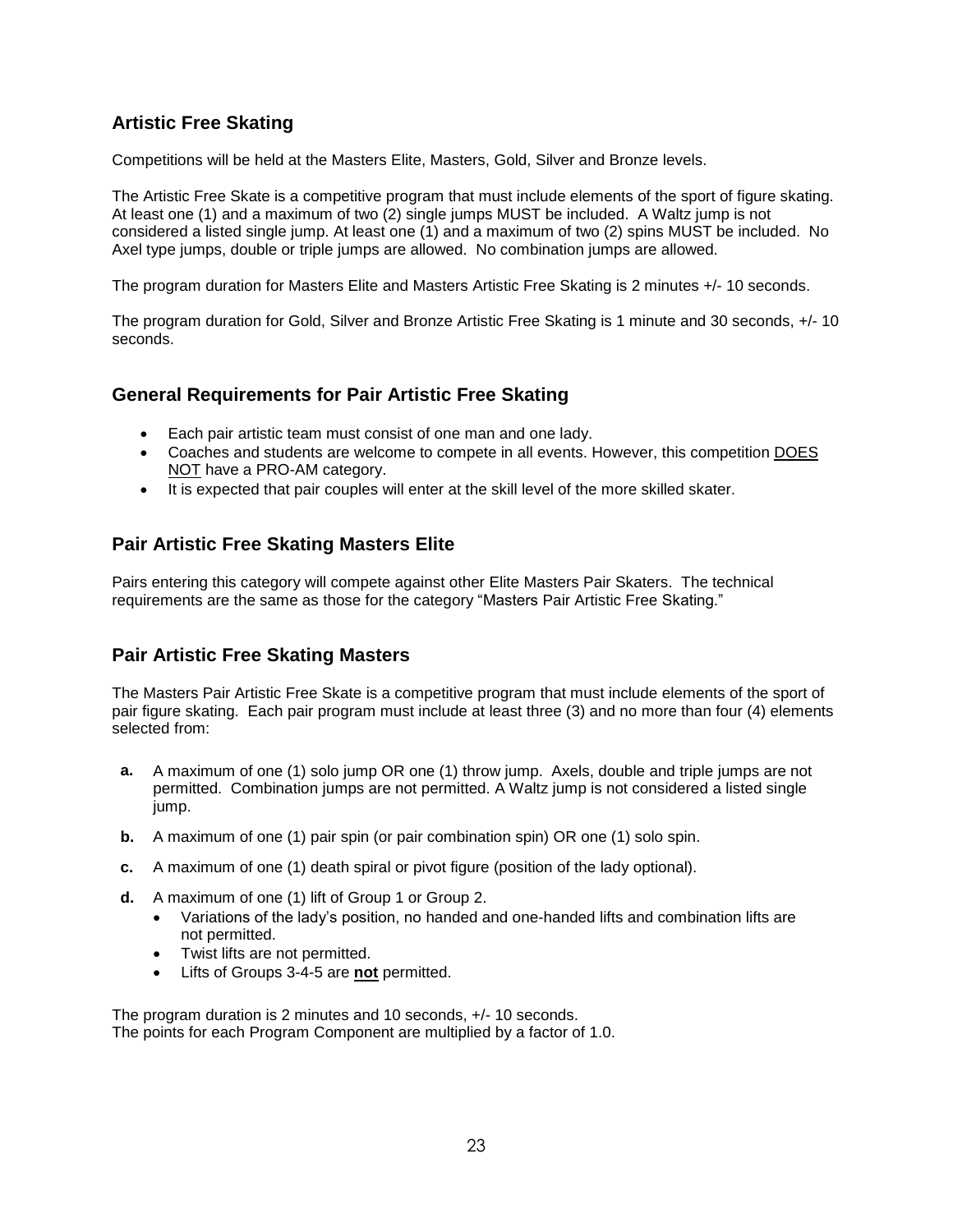# **Pair Artistic Free Skating Intermediate**

The program must include at least three (3) and no more than four (4) elements selected from:

- **a.** A maximum of one (1) solo jump OR one (1) throw jump. Axel type jumps, double and triple jumps are not permitted. Combination jumps are not permitted.
- **b.** A maximum of one (1) pair spin (pair spin or pair spin combination) OR one (1) solo spin.
- **c.** A maximum of one (1) death spiral or pivot figure (position of the lady optional).
- **d.** A maximum of one (1) lift of Group 1 or Group 2.
	- Variations of the lady's position, no-handed and one-handed lifts, and combination lifts are not permitted.
	- Twist lifts are not permitted.
	- Lifts of Groups 3-4-5 are **not** permitted.
	- The duration is 1 minute and 40 seconds,  $+/- 10$  seconds.
	- The points for each Program Component are multiplied by a factor of 1.0.

### **Pair Artistic Free Skating Adult**

The program must include at least three (3) and no more than four (4) elements selected from:

- **a.** A maximum of one (1) solo jump OR one (1) throw jump. Axel type jumps, double and triple jumps are not permitted. Combination jumps are not permitted.
- **b.** A maximum of one (1) pair spin OR one (1) solo spin. Pair spin combinations and flying spins are not permitted.
- **c.** A maximum of one (1) pivot figure (position of the lady optional).
- **d.** A maximum of one (1) lift of Group 1 or Group 2.
	- Variations of the lady's position, no-handed and one-handed lifts, and combination lifts are not permitted.
	- Twist lifts are not permitted.
	- Lifts of Groups 3-4-5 are **not** permitted.
	- The duration is 1 minute and 40 seconds, +/- 10 seconds.
	- The points for each Program Component are multiplied by a factor of 1.0.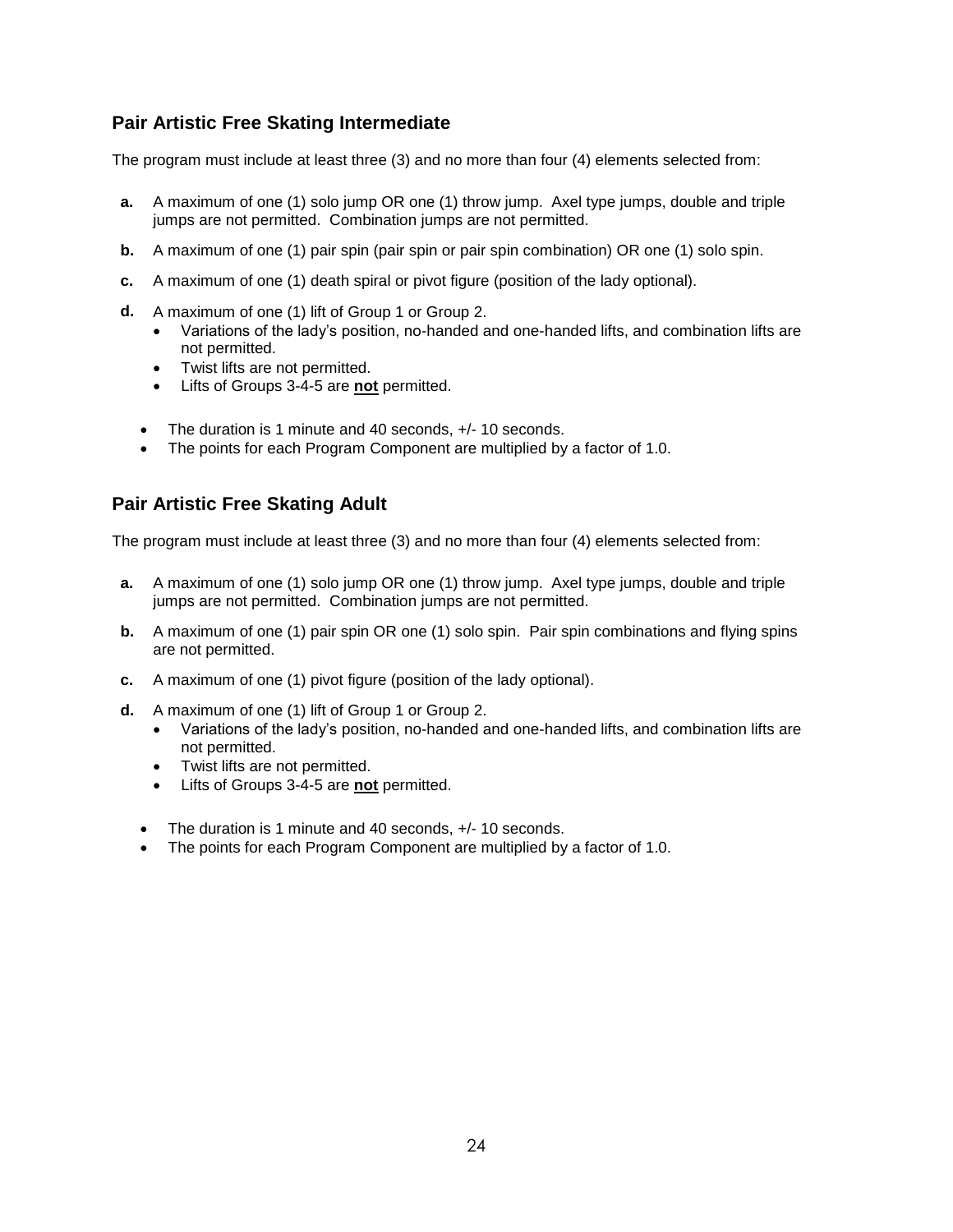# *8. Music*

All competitors/teams shall provide competition music of excellent quality on CD (Compact Disc) or any other approved format (i.e., uploaded music).

In accordance with Rule 343, paragraph 1, all discs (or uploaded music) must show the Event, the Competitor's name, the Country, and the exact running time of the music (not skating time), including any starting signal, which shall be certified by the competitor/team when submitted at the time of registration. Each program (pattern dance/rhythm dance/free dance/ free skating/artistic free) must be recorded on one track and on a separate disc. Competitors must provide a back-up copy of the music for each program.

The titles, composers and performers of the music to be used for the individual programs for Singles and Pairs, and for the Pattern Dance, Short Dance and Free Dance programs for Ice Dance, must be listed for each competitor on the official Competition Music Form and forwarded to the Local Organising Committee following submission of the online entry form.

**If music information is not complete and discs not provided, accreditation will not be given.**

# *9. Planned Program Content Sheet*

Free skaters, Pairs, Dance Couples and Synchronized Teams must submit the "Planned Program Content Sheet" online. The link will be posted on the organizer's competition webpage.

**It is not permitted to hand over the Planned Program Content Sheets directly to the competition Officials during the competition.** Changed Program Content Sheets should be turned in at the registration desk upon registration.

# *10. Results*

All results will be calculated according to the ISU Regulations, Rule 353. The special factor of 1.1 for elements starting in the second half, will **NOT** apply.

# *11. Expenses Provided*

The Local Organizing Committees will provide travel, accommodation and meals for all Event Referees, the Technical Panel Members, Data- and Replay Operators and Judges.

All competitors and coaches will cover their own expenses.

# *12. Liability*

In accordance with Rule 119, it is the sole obligation of each participant, as defined in Rule 107, to provide medical and accident insurance. Such insurance must assure full medical assistance and also the return of the ill or injured person to the home country by air transport or by other expeditious means.

The Local Organizing Committees will provide medical services for all competitors and officials during practice and competition.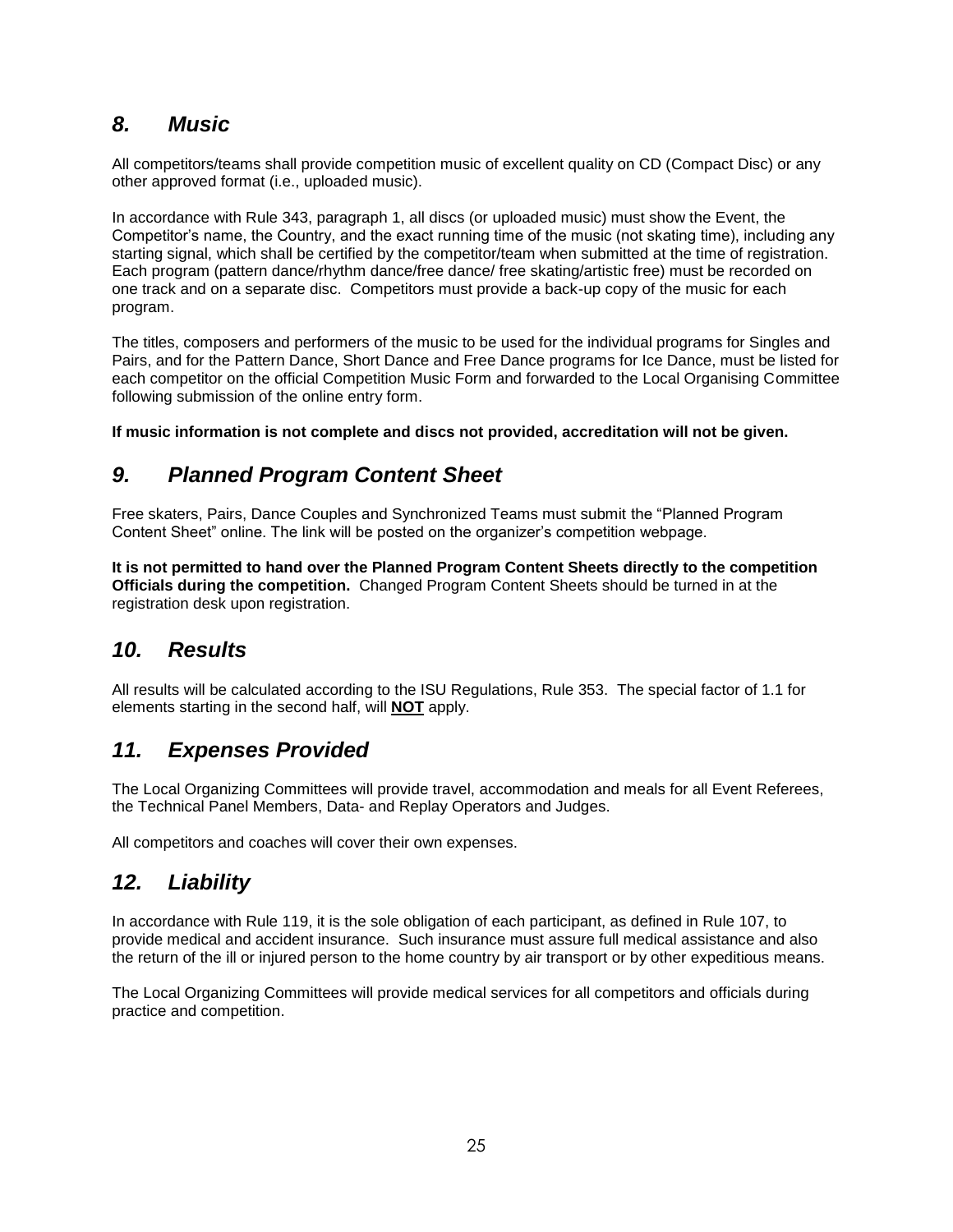# *13. Training Packages*

The Organizing Committee in cooperation with the Sportstätten Oberstdorf offers a *Training Package for single skaters* prior to the Adult competition. The package includes training sessions with top international coaches, practice ice time and physiotherapy.

**Package:** May 16<sup>th</sup> to 21<sup>st</sup>, 2022

- 4 x 50 minutes technique in a group 3-4 skaters
- 4 x 50 minutes free ice
- 1 x 30 minutes relaxing massage

#### **Price per skater € 240.00**

Private lessons (including ice patches) can be ordered through these coaches individually:

*for Single & Pairs Skating: for Single & Ice Dance:* Mr Frank Dehne (frank.dehne@web.de) Mr Martin Skotnicky (skotnickybm@web.de) Mrs Bruni Skotnicky [\(skotnickybm@web.de\)](mailto:skotnickybm@web.de) Mrs Evelyn Klaudt [\(eislauf@kvita.de\)](mailto:eislauf@kvita.de) Mrs. Rita Koen (ritaellenk@hotmail.com)

# *14. Seminars*

#### **Seminar for Program Components**

The Organizing Committee offers a seminar (app. 3-4 hours) for the Program Components, conducted by an ISU Technical Referee. The topic of the seminar will be: "*Criteria and Judging of the five (5) Program Components*". The seminar is tentatively scheduled on Sunday, May 22, 2022 – to start at approximately 10:00 h.

**Participation fee: € 20.00 per person per seminar**

#### **Technical Seminars**

The Organizing Committee will offer Technical Seminars, divided into groups, (subgroups will be formed if needed.) The content of the seminars is "*Technical Rules and Judging of Technical Elements*". The Moderators are ISU Judges and/or ISU Technical Controllers. The seminars are tentatively scheduled as follows: (however, these are subject to change):

| Singles                     | Sunday, May 22, 2022    |
|-----------------------------|-------------------------|
| Ice Dance                   | Tuesday, May 24, 2022   |
| Pair Skating                | Wednesday, May 25, 2022 |
| <b>Synchronized Skating</b> | Friday, May 27, 2022    |

**Participation fee: € 25.00 per person per seminar**

#### **Welcome Reception & Closing Banquet**

A Welcome Reception for all competitors will be held on Sunday, 22 May 2022 (tentative) and a Closing Banquet will be held on the evening of Saturday, 28th May 2022. **Payment for the closing banquet (for the skater and guests) must be made with the entry fee**. For competition participants, the fee for the banquet will be  $\epsilon$  50.00; for all accompanying persons the charge will be  $\epsilon$  65.00.